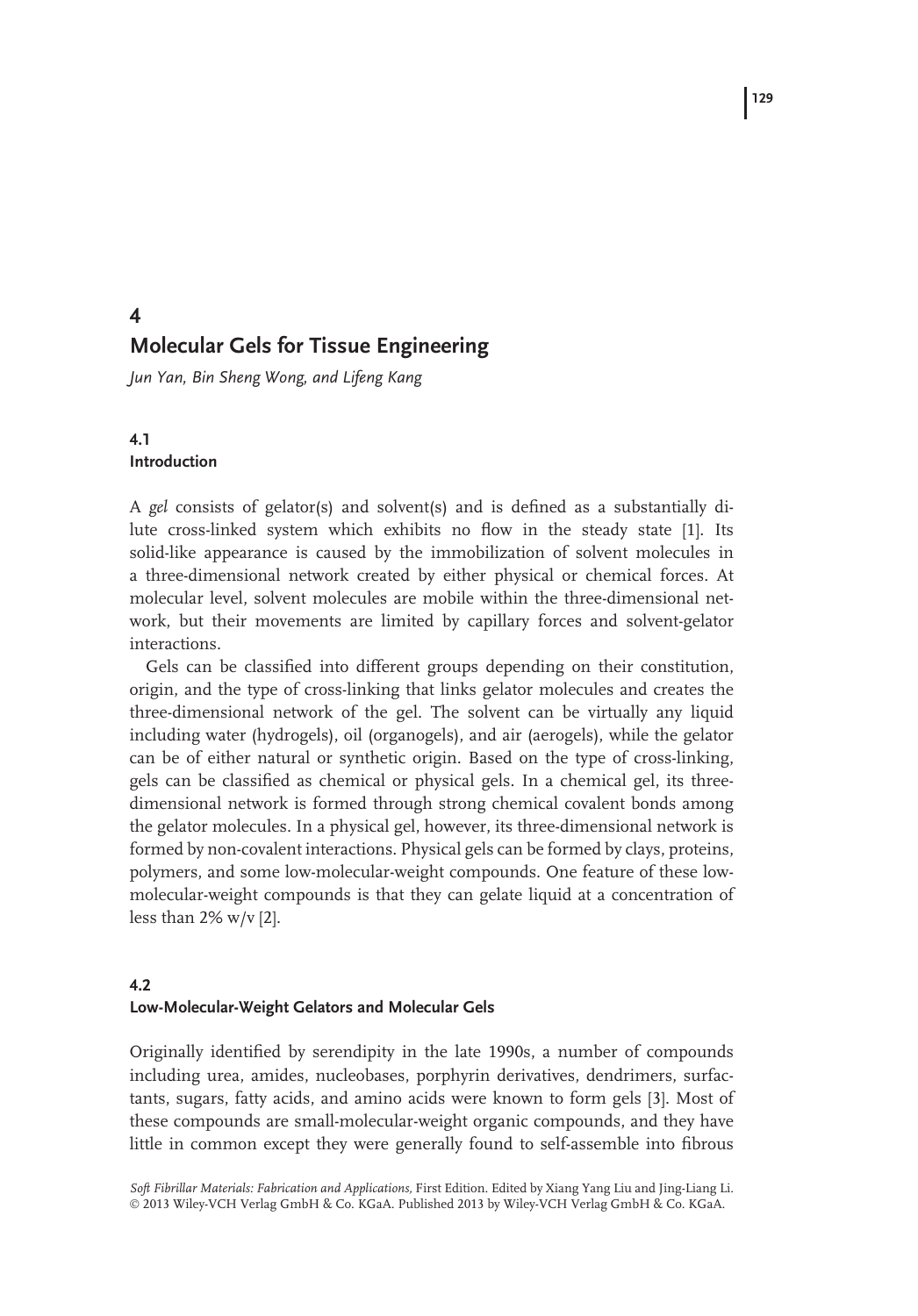aggregates. These aggregates, or self-assembled fibrillar networks on nano-scale, are formed as a result of a combination of non-covalent interactions among these low-molecular-weight compounds. As gelation is generally difficult to fully predict, these compounds, which can form gels in organic or aqueous solvents without photo- or ionicinitiation, provide a model system to study the relationship between the structure of a gelator and the gel properties [3]. The studies on these small molecular weight compounds subsequently gained growing popularity, emphasis being on their gelation mechanisms and applications in the medical and pharmaceutical industries, such as controlled drug delivery and scaffolding for tissue engineering [4, 5].

Gels derived from those low-molecular-weight gelators (LMWGs) are collectively referred to as *molecular gels*. However, the definition of molecular gels is not as straightforward as that of the other types of gels. Molecular gels have been referred to as *gelations* derived from LMWGs [6]. This definition is consistent in general with other definitions referring to molecular gels as gelations formed from certain LMWGs through non-covalent interactions [7, 8]. In the classification of gels in the above-mentioned review [6], physical gels, which are gels that are formed through physical non-covalent interactions, are proposed to consist of supramolecular and macromolecular gels. Macromolecular gels refer to gels derived from high-molecular-weight compounds such as polymers and collagens, and supramolecular gels refer to gels derived from LMWGs [6]. However, unlike the above classification, that equates molecular gels to supramolecular gels [6], another review considered supramolecular gels to be synonymous with physical gels [9]. In this chapter, we equate supramolecular gels to physical gels (Figure 4.1). By this definition, molecular gels constitute a subgroup of physical gels that are specifically formed from LMWGs with a molecular mass of less than 3000 Da [9]. A number of gelators with molecular weight more than 3000 Da are also included in this review for the potential applications in tissue engineering [10].

It is worth noting that at the heart of molecular gels are non-covalent interactions. Although most gelators form fibrillar networks in a self-assembled



**Figure 4.1** Classification of gels.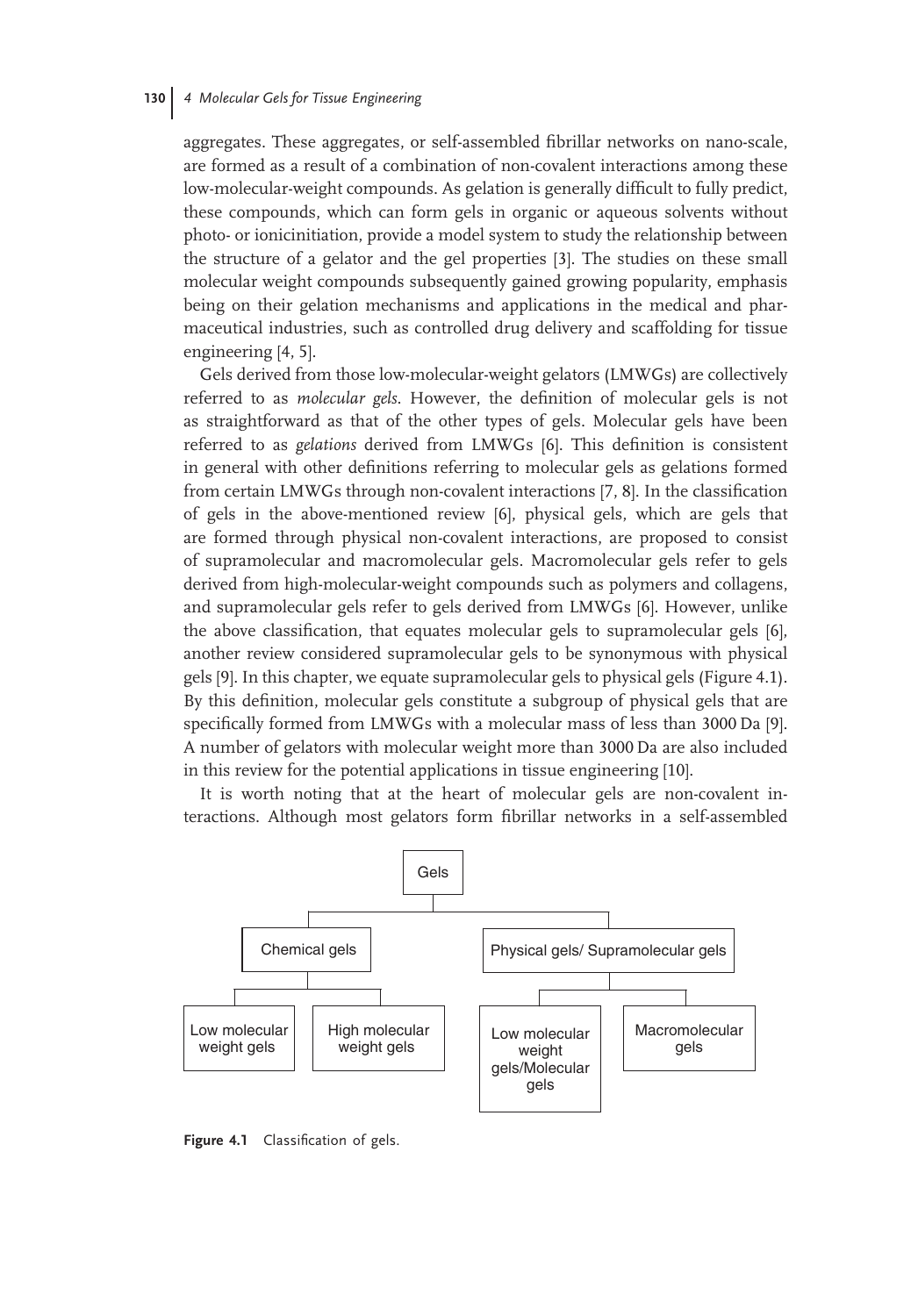manner, non-covalent interactions can also be achieved by ionic cross-linking or molecular recognition events such as antibody-antigen and protein-polysaccharide interactions. The reversible bindings between antigen and antibody have been used as a cross-linking mechanism by introducing a type of antigen and its specific antibody into a hydrogel. A gel formed through antigen–antibody binding is stimuli-responsive and swells when it is exposed to a new type of antigen that binds to the same antibody. The non-covalent interactions that form the gel change with the dissociation of the binding between the antibody with its specific antigen and the establishment of binding between the antibodies and the newly introduced antigens [11]. Glycosylated amino acetate types of hydrogelator can form hydrogels with nano-fibers possessing well-developed hydrophobic domains and micro-sized cavities that are filled with immobilized water in a semi-wet hydrogel state. The host–guest binding between the aqueous microcavities and the hydrophobic nanofibers determines the dynamic redistribution of receptor molecules, and these hydrogels can be designed to recognize and discriminate between phosphate derivatives [12].

## **4.3 Self-Assembly and Gel Structures**

Self-assembly is a hierarchical process to form an organized structure from gelator molecules via intermolecular non-covalent interactions, including hydrogen bonds,  $\pi-\pi$  stacking, and van der Waals interactions. The final structure occurs in a stepwise manner from intermediate structures formed on the nano-scale through inter-gelator interactions. Gelation is a balance between the tendency of molecules to dissolve or to aggregate in a given solvent. Molecular gels are usually made by heating the gelators in a solvent and cooling down the supersaturated solution to room temperature. As shown in Figure 4.2, the action of cooling causes the



**Figure 4.2** Schematic representation of aggregation mode. (Figure adapted from Ref. [6] (Copyright 2004) The Royal Society of Chemistry.)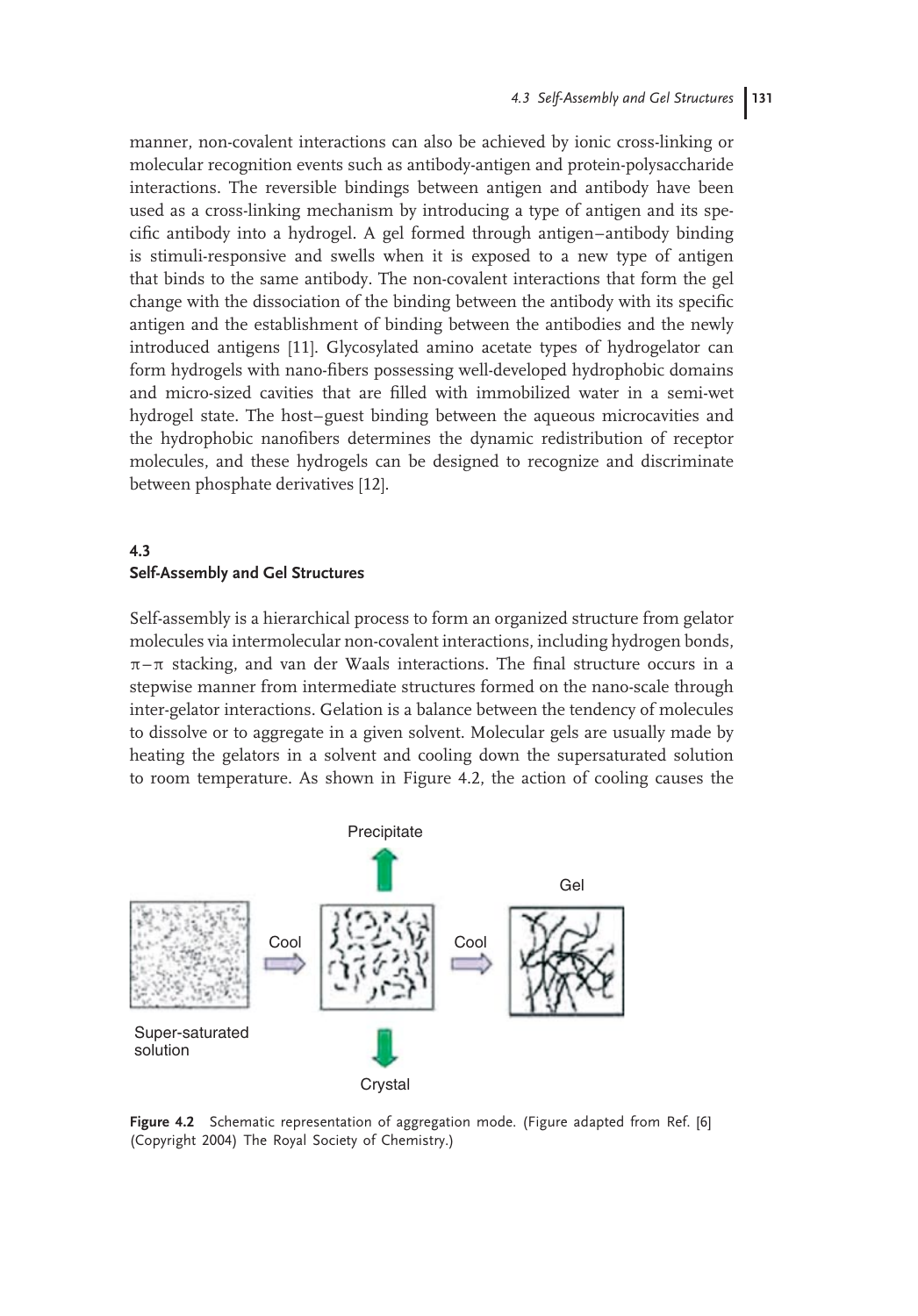gelator molecules to condense, leading to one of the three possible situations: crystallization as a result of highly ordered aggregates, amorphous precipitates derived from random aggregation of gelator molecules, or gelation as a result of an aggregation process intermediate between the above-mentioned two processes [6]. Similar to protein structural nomenclatures, primary, secondary, and tertiary structures of a gel, ranging from angstrom to micron, have been proposed to explain the mechanism of gel formation [10].

The *primary structure of a gel* refers to its structure on angstrom to nanometer scale, and is determined by molecular recognitions between complementary donor and acceptor groups in the gelator molecules. During gel formation, LMWGs interact with each other through intermolecular non-covalent interactions, leading to the formation of anisotropic aggregation in one or two dimensions, which serve as platforms for higher-order organization. The driving force for the formation of primary structure of a gel is usually hydrogen bonding in organogels and hydrophobic interactions in hydrogels, as hydrogen bonding loses its strength in aqueous solution [13].

The *secondary structure of a gel* is defined as the morphology, on nano- to micrometer scale, of aggregates such as tapes, ribbons, micelles, and fibers. It is directly influenced by the structure of the gelator molecules. Gelators such as amphiphiles organize in water to generate molecular aggregates in the form of bilayers, spherical or tubular vesicles, and micelles [14]. Some LMWGs form micelles at the critical micellar concentration. As the concentration of gelators increases, these micelles convert into ellipsoidal micelles (disks), and further into cylindrical micellar fibers (rods). These fibers, however, do not necessarily form a gel due to the presence of electrostatic repulsion between charged surfaces.

The tertiary structure of a gel involves the interactions among individual aggregates on micro- to milli-meter scale and determines whether gel or fiber precipitates are formed in a given condition. The formation of a gel, instead of fiber aggregates, is determined by the type of interactions that can occur among the fibers. Compared to shorter fibers, long and flexible fibers are more likely to trap solvent and form a gel. Gels with different properties are made by manipulating the gelation conditions by adding additives or changing the solution temperature to adjust the fibers' morphologies.

In self assembly, LMWGs with complementary donor and acceptor groups can interact with adjacent gelator molecules to form a dimer, which further interact with other dimers to form oligomers. Oligomers extend into fibrils and bundle further into fibers, which in turn entangle into a three-dimensional network, or SAFIN [15]. The self-assembly of an LMWG such as a peptide in a β-sheet conformation is demonstrated in Figure 4.3. In this β-sheet structure, the complementary donor and acceptor groups line up on opposing sides, and interactions between these donor and acceptor groups enable the peptide molecules to assemble themselves in solution into rod-like monomers. These rod-like monomers serve as the foundation of higher hierarchical structures and assemble themselves via recognitions among the complementary donor and acceptor groups into β-sheet tapes and, with increasing concentration, into ribbons (double tapes), fibrils (twisted stacks of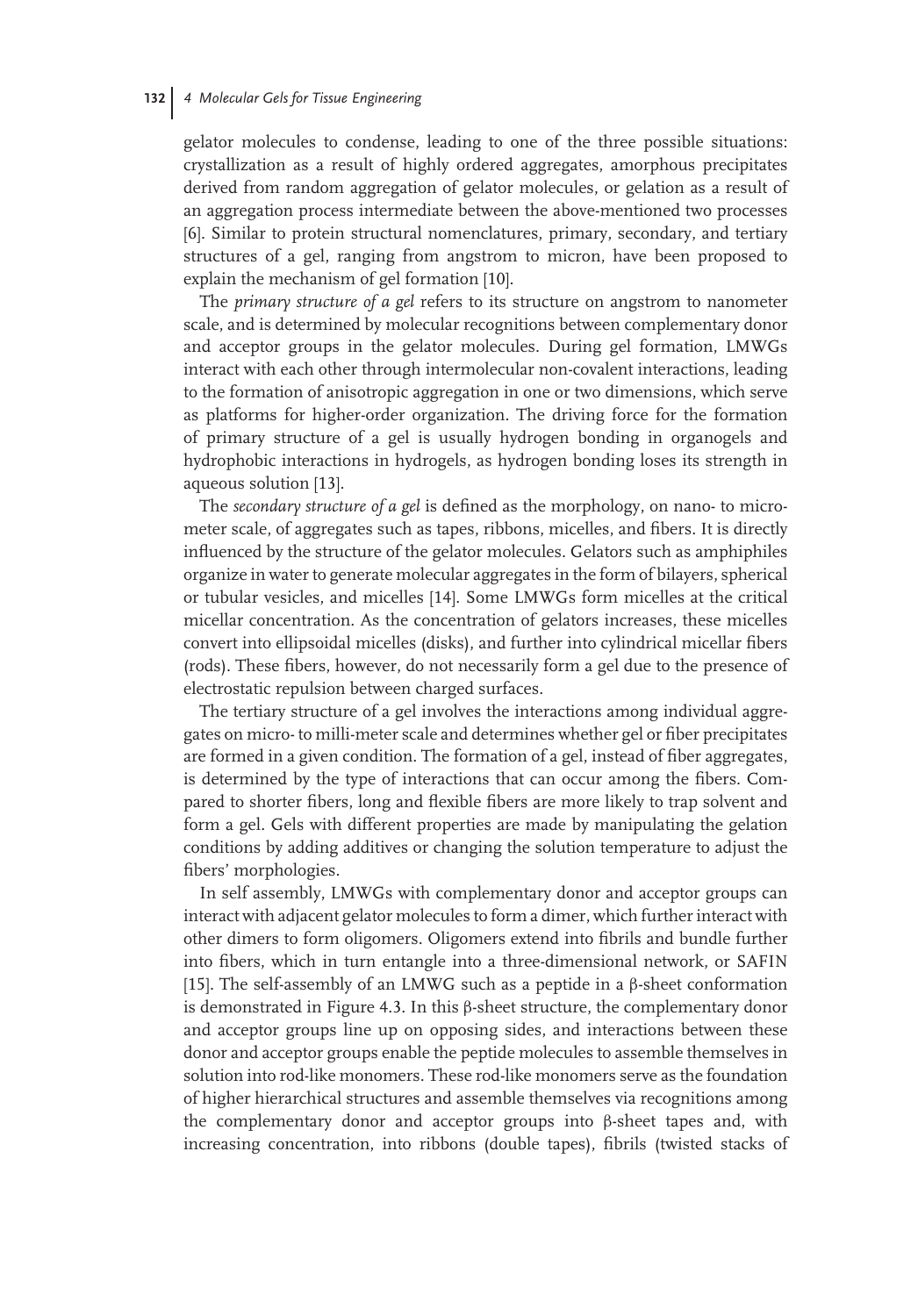

**Figure 4.3** Hierarchical self-assembly of gelator molecules. The basic gelator molecules structure (a) as monomer (b) can be assembled into a tape (c and  $c^{\prime})$ as a result of the interactions among gelator molecules through the complementary donor and acceptor groups within the gelator molecules, shown by arrow. Tapes

can form into ribbons (d and d') by burying hydrophobic residues; ribbons can further assemble into fibrils (e and e') by lying face to face to form; fibrils assemble side to side to form fibers (f and  $f$ ). (Figure adapted from Ref. [16] (Copyright 2001) National Academy of Sciences.)

ribbons), and fibers (entwined fibrils) [16]. In other words, LMWGs are able to form in one dimension an ordered structure through molecular recognitions, and hierarchical structures such as tape, ribbon, fibril, and fibers can be formed on top of these one-dimensional structures LMWGs are able to form ordered structures in one dimension in solution, which underlies their ability to self-assemble into a gel. Ionic self-complementary peptides, for example, form β-sheets in one dimension in solution [17]; Saccharide-based gelators such as glycosylated amino acids, when dissolved in water, form a hydrogen-bonding network in one dimension in the opposite direction, similar to the anti-parallel β-sheet found in proteins [18].

## **4.4 Applications of Hydrogels in Tissue Engineering**

Given their physical properties, which cause them to resemble living tissues, hydrogels have long been used in the medical and pharmaceutical industries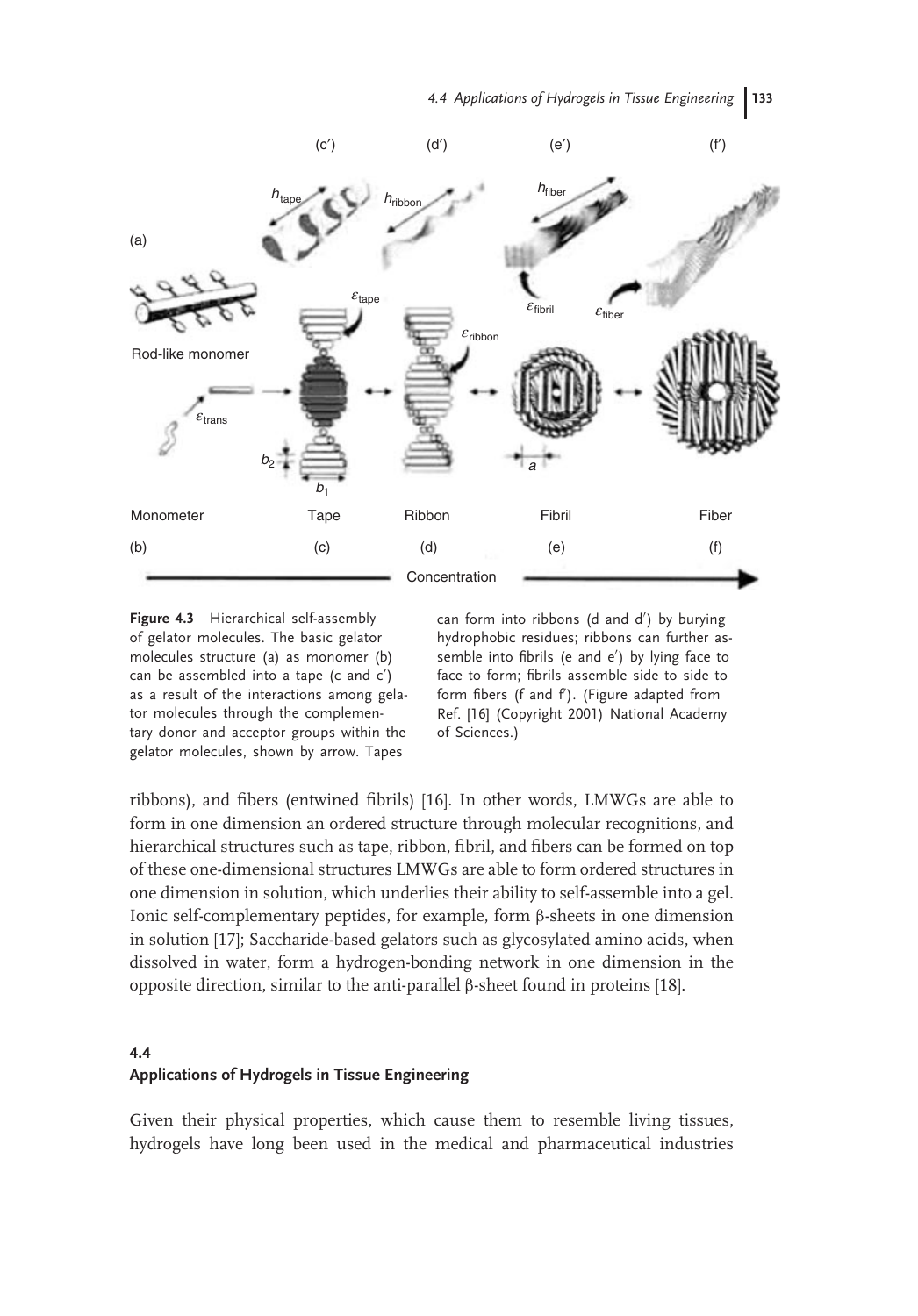since they were first introduced as soft contact lens material in the 1960s. Hydrogels have been demonstrated for their applications as cell-containing scaffolds for tissue engineering and regeneration by delivering cells into injured areas and reconstructing organs in similar shapes [19–21]. Cells can form only twodimensional layers in culture; the formation of three-dimensional structures for the purpose of tissue or organ regeneration is made possible by seeding the cells on a three-dimensional scaffold so that they can attach and grow into a designed shape. Additionally, hydrogels can be used as a cell culture system to generate patterned cell arrays for high-throughput screening studies in tissue engineering and drug discovery [22]. However, conventional hydrogel systems also face challenges for tissue engineering applications. For example, one concern is the cyto-toxicity generated during gelators' cross-linking by photo-initiation. Secondly, reagents for ionic cross-linking can induce exchanges of ions with other ionic molecules present in the aqueous environment, compromising the properties of the hydrogel [23].

Unlike covalent cross-linkings, which are hard to break down, physical crosslinkings can be formed via hydrophobic interactions, hydrogen bonding, crystallization, and host–guest inclusion complexation, which can be broken down easily. Despite the lower stability and associated lower mechanical strength, physical cross-linking offers highly versatile and stimuli-responsive hydrogels compared to conventional chemical hydrogels. Self-assembly eliminates the challenges of stable cross-linkings and makes molecular gel an attractive approach to design and construct a three-dimensional network. In this way, gelators capable of selfassembly could contribute to a desired purpose by offering a scaffold in three dimensions with adjustable shape, size, and surface chemistry [24]. Reversibility represents another advantage of molecular gels. Molecular gels can easily be degraded into their building blocks upon a variety of treatments, making them responsive to changes in the environment and amenable to manipulations for specific applications.

One of the major advantages of LMWGs is the ability to flexibly manipulate the fiber network structures responsible for gel formation to achieve different macroscopic properties. For instance, *N*-lauroyl-l-glutamic acid di-*n*-butylamide (GP-1) is an amino-acid derivative capable of gelling many solvents, including propylene glycol, isostearyl alcohol, benzyl benzoate, 1,2-propanediol, and octanol. The gelling mechanisms of GP-1 in these solvents have been extensively studied, and various ways of manipulating the fiber network and fine-tuning the gels' macroscopic properties have been discovered. The degree of fiber branching of GP-1-containing molecular gels can be controlled by many factors such as supersaturation, additives, and ultrasound. Degree of supersaturation plays a critical role in directing the formation of GP-1 fibers. As the temperature of gelation decreases, the degree of supersaturation in the saturated solution increases, leading to enhanced structural mismatch and tip branching, resulting in the formation of highly branched spherulithic networks. This is in stark contrast to the situation at a lower degree of saturation (i.e., higher gelation temperature), where the formation of less highly branched fibrillar networks is encouraged [25].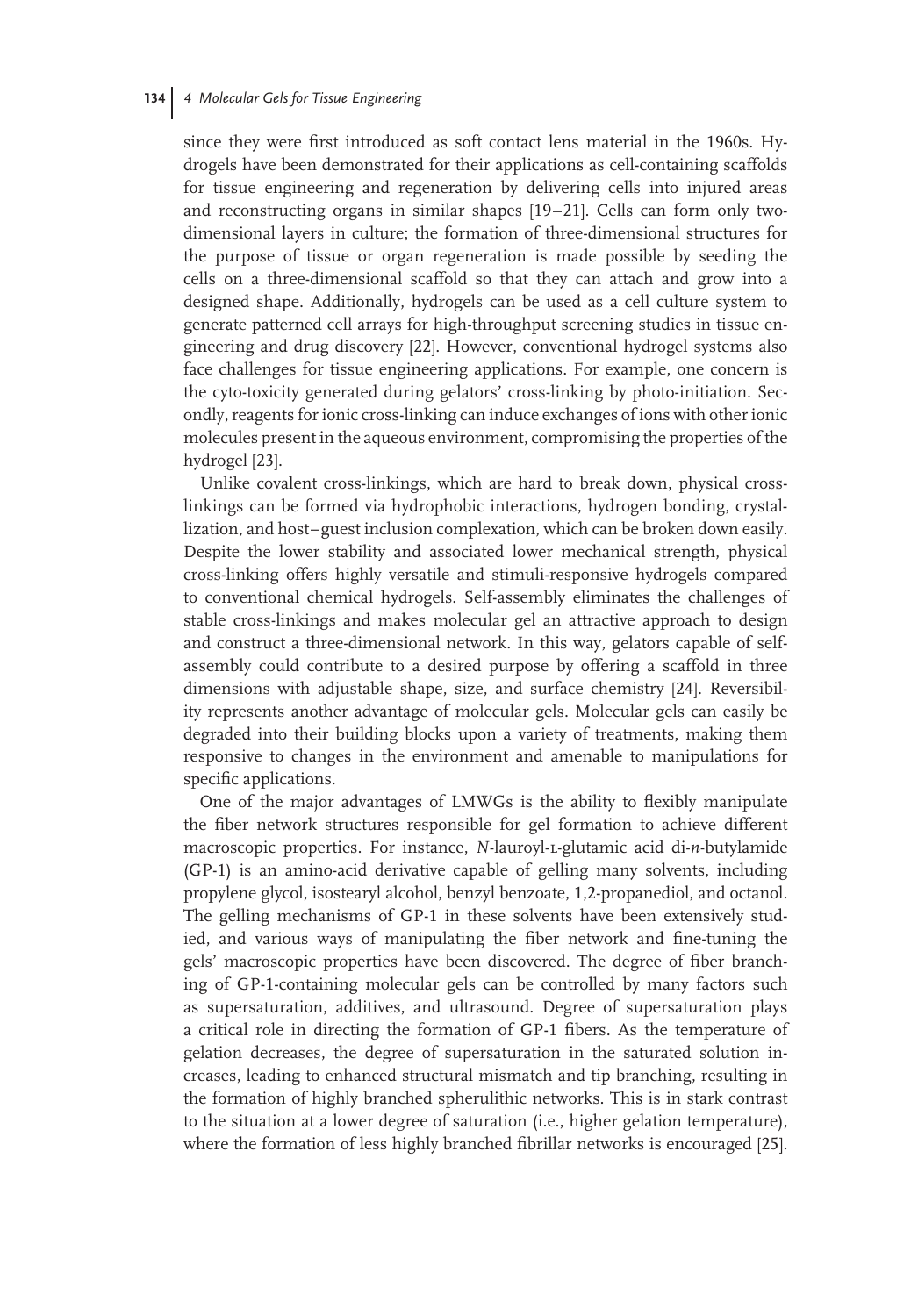Non-ionic surfactants such as polyoxyethylene sorbitan monooleate and sorbitan monolaurate increase the degree of fiber branching by selectively adsorb at the growing GP-1 fiber tips and hinder normal fiber growth in one-dimensional axial orientation. Formations of stronger interconnected fiber networks are promoted without affecting the fiber's crystalline nature [26, 27]. Similarly to surfactants, rigid polymer additives such as ethylene/vinyl acetate copolymer and poly(methyl methacrylate comethacrylic acid) also adsorb strongly to GP-1 fibers and promote the formation of highly branched multidomain spherulitic networks. Adsorption of polymer molecules also suppresses primary nucleation and inhibits the formation of less highly branched fibers at an early stage of cooling where the temperature is higher and the degree of supersaturation is relatively lower, forming uniform and homogenous highly branched spherulite only networks [28]. Lower nucleation rate also leads to the development of a smaller number of larger spherulites, reducing boundary area and improving network integration, leading to higher viscoelasticity [29]. Ultrasound is another technique to induce stronger gel formation. Ultrasound promotes gelation below critical gelation concentration and favors the formation of homogenous interconnected fiber networks [27]. As the macroscopic properties of molecular gels are highly dependent on their microscopic network structures, the ability to flexibly adjust the gels' structural network makes LMWG an excellent candidate for soft materials development where different physical properties can be attained to suit specific applications.

While most molecular gels have been made in organic solvents, molecular organogel by default is not compatible with the aqueous *in vivo* environment. This review therefore focuses mainly on applications of molecular hydrogel in tissue engineering, and readers are referred to a recent review on the applications of molecular organogel [30].

Interestingly, biomaterials such as amino acids, lipids, and nucleic acids can arrange themselves spontaneously to form highly organized structures when they are used as building blocks. Based on the studies on self-assembly of these biomaterials, a number of variations have been designed and introduced into these biomaterials to make them self-assemble in a controllable manner. Starting with 3-β-cholesteryl-4-(2-anthryl)butanoate (CAB), the discoveries of most LMWGs were serendipitous, and new gelators were developed by modifying the structure of existing parent gelators [31]. There are a number of ways to classify LMWGs, depending on the type and placement of the polar groups [10] or on the essential groups contributing to the non-covalent interactions that maintain the molecular gel [32]. Based on the nature of the interactions responsible for self-assembly, gelators for molecular gels have been classified as conventional amphiphiles, bolaamphiphiles, Gemini surfactants, sugar-based systems, and others [10]. Based on the functional groups that supply the major non-covalent interactions among gelator molecules, the building blocks for molecular gels have been classified into seven groups [32]. Based on the class of bio-functional molecules incorporated for self-assembly, molecular gels have been classified into four groups, namely, peptide/amino acid-based, saccharide-based, lipid-based, and nucleobase-based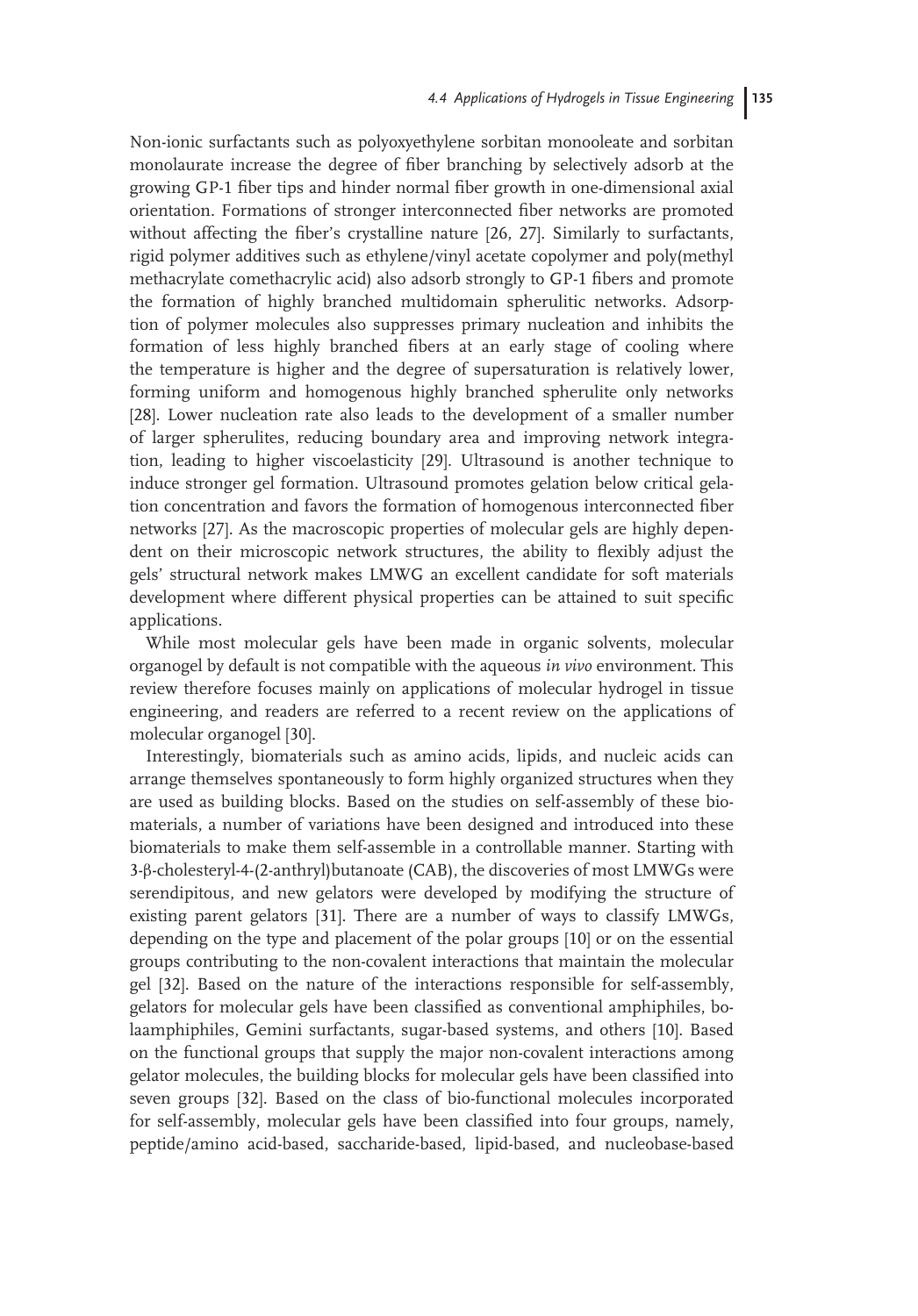molecular gels. This review discusses the strategies to design gelators and explore the present and potential applications of molecular gels in tissue engineering. A list of the gelators discussed in this review can be found in the Appendix at the end of this review.

## 4.4.1 **Peptide-Based Molecular Gels**

Peptide-based hydrogels have been widely studied for tissue engineering to promote the delivery and the survival of cells for tissue regeneration in injured areas. Arginine-glycine-aspartic acid (RGD), for instance, is a motif that contributes to cell adhsesion to extracellular matrix (ECM) and was originally included in conventional chemical gels to promote cell adhesion and differentiation. There are generally two types of peptide-based molecular gels: self complementary alternating amphiphilic peptides [33] and peptides amphiphiles. The ionic selfcomplementary alternating amphiphilic peptides system designed by Zhang and co-workers takes advantage of the self-assembly of these peptides in solution into structures such as β-sheets, α-helices, and coiled coils [17, 33, 34]. Since synthetic hydrogels are extremely hydrophilic and resist the absorption of proteins and the proper exposure of the specific peptide domains for seeded cells to bind to [35], the hydrophobic interactions maintaining the peptide-based molecular gels designed above are able to promote proper incorporation and exposure of specific peptide domains on the gels. Stuppy and co-workers have taken another approach by covalently linking amino acids to other molecules such as an alkyl chain or an aromatic group, and have designed a family of peptides named peptide amphiphiles to make certain functional peptide-based hydrogels [36–38].

Peptides of alternating hydrophilic and hydrophobic amino acid residues tend to form a β-sheet structure. For that reason, alternating amphiphilic-peptide polymers and oligopeptides can adopt β-sheet structures or aggregates. Hierarchical structures such as tapes, ribbons, fibrils, and fibers can be formed on top of the β-sheet structures under physiological conditions. EAK 16 (AEAEAKAKAEAEAKAK), for example, a peptide with alternating hydrophilic and hydrophobic residues in a region of a yeast protein, was found to form an unusual stable macroscopic membrane spontaneously [39]. In the case of arginine–alanine–aspartate (RAD), which mimics the motif RGD, this has alternating repeat units of positively charged residues (arginine) and negatively charged residues (aspartate) separated by hydrophobic residues (alanine) [33]. These peptides have two surfaces when they form into a β-sheet: the polar surface is composed of ionic side chains and the non-polar surface is made up of alanine residues. These ionic side chains are complementary to one another to form a one-dimensional nanostructure. The amino acids bearing opposite charges give rise to ionic pairs, which serve as non-covalent interactions to maintain the β-sheet structure. The formation and stability of the final assembly is facilitated by intermolecular hydrogen bonding, intermolecular ionic bonds,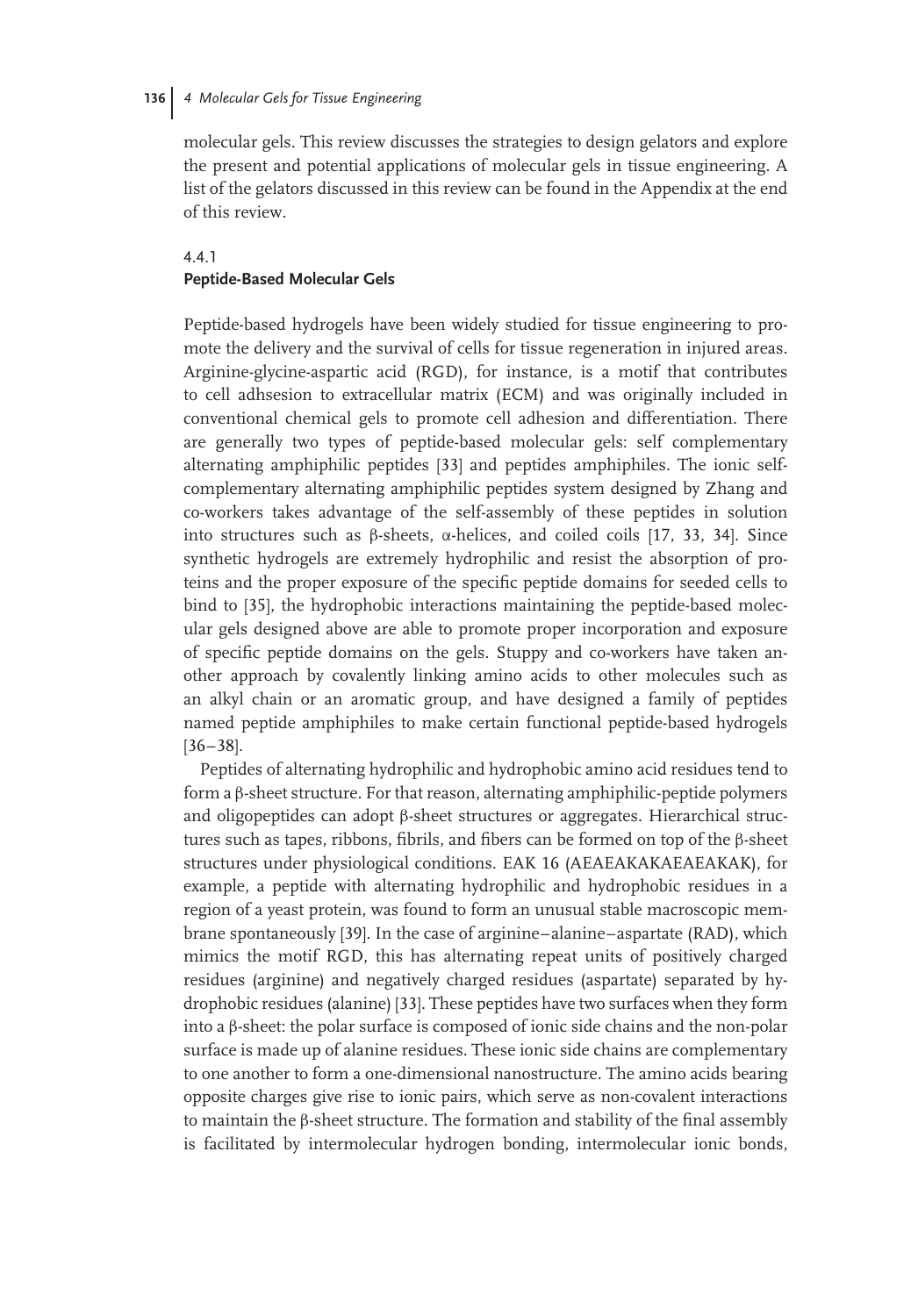hydrophobic interactions, overlapping interactions between individual peptides, and coordination of intermolecular ionic bonds by salt ions [33].

Unlike self-complementary alternating amphiphilic peptides, peptide amphiphiles, or peptide-based molecules that can self-organize into nano-fibers, were designed in such a way to ensure that they first assembles into one-dimensional nanostructures under physiological conditions and then into three-dimensional networks possessing a strong hydrophobic nature. A typical peptide amphiphile is composed of four domains: a hydrophobic tail, a β-sheet-forming segment, charged group(s), and bioactive epitope(s). The first three domains ensure the amphiphilic nature of the gel and the molecular packing within a cylindrical geometry formed by the gelator molecules, which allows for high density of biological signals to present on the fiber surface. The last domain is variable and is used to display different peptides of interest on the surface of the three-dimensional network and to carry out designed functions such as enhancing cell adhesion [24]. The applications of these two types of peptide-based gels in tissue engineering are discussed below.

#### 4.4.1.1 **Self-Complementary Alternating Amphiphilic Peptides**

Self-assembling peptide nano-fiber scaffolds (SAPNS) designed by the Zhang group used alternating positively and negatively charged l-amino acids to generate a scaffold when they are exposed to physiological solutions such as saline, culture media, and cerebrospinal fluid [34]. With the hamster optic tract bridge model as a model for injuries, treatments with SAPNS was shown to reconnect brain tissue after acute injury [34]. Newly grown axons were found to reconnect to the damaged tissues and facilitate the functional return of vision. With over 99% water content, SAPNS is highly hydrated and can fill an irregular injured area before it forms a molecular nano-fiber scaffold. For this reason, SAPNS was proposed as a candidate for tissue regeneration in irregular injured areas such as those found in damaged optic nerves.

The scaffolds made by biopolymer materials like polylactic acid are composed of very fine nanofibers in the range of 10–100 μm [40]. Self-assembling peptides such as RAD16-I were interweaved to make a scaffold, and its ability to promote rat liver progenitor cell differentiation and function were evaluated [41]. Compared to scaffolds made of fibers whose diameters are in the micrometer range, the scaffolds made of RAD16-I peptide, possessing fibers 10–20 nm in diameter, are thinner by 3 orders of magnitude than conventional microfibers, enabling the diameter of the fibers to be close to that of the cells for improved cell encapsulation. The scaffold was also demonstrated to promote the proliferation of normal progenitor cells and enhance cell differentiation. Cells in adherent cultures divide exponentially but lack the expression of surface markers for mature hepatocytes; in contrast, liver progenitor cells in amphiphilic peptide-based scaffold cultures show non-exponential cell growth but display a characteristic hepatocyte morphology and generate cells with mature hepatocyte markers [41].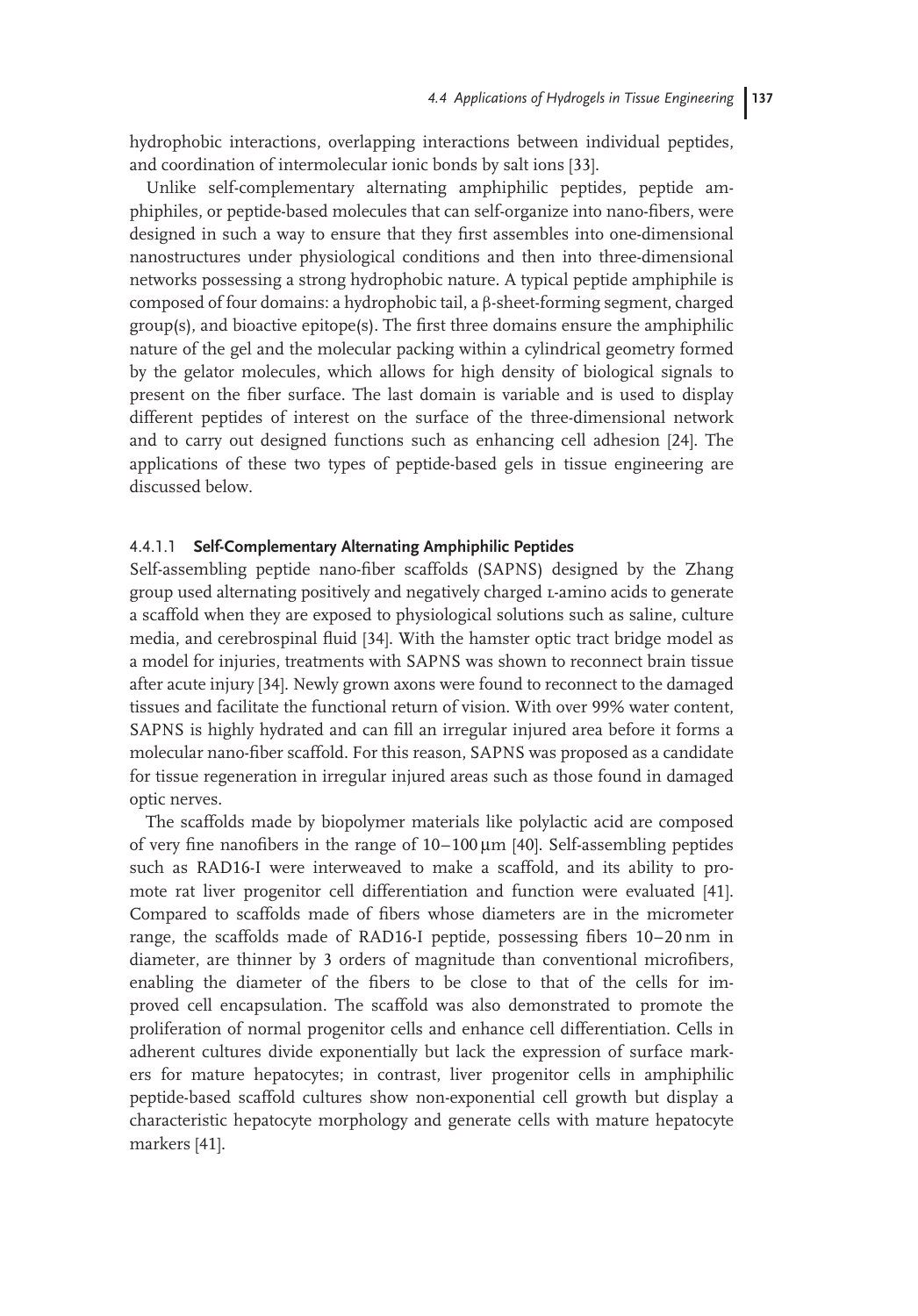

**Figure 4.4** Histological and biochemical assessment of the collagen generation in peptide hydrogel encapsulated with chondrocyte. (A) Glycosaminoglycans were detected by toluidine blue staining. (B) Immunohistochemical staining showed the production of type II collagen. (C) Biochemical detection of collagens extracted from samples cultured in peptide hydrogel for 35 days. Standards are the extract from Chick cartilage to show the banding pattern of collagen II and XI. Extract from Mouse skin showed the presence of collagen I α-helix 2 which present in dedifferentiated in fibroblastes but not chondrocytes. (D) Molecular model of

KLD-12 peptide shows how the β-sheet structure is formed on the special arrangement of the amino acid residues of the peptide. The backbone of the peptide showed that hydrophilic residues such as lysines-K and aspartic acids (D) are on the bottom of the model; while the hydrophobic residues such as leucines-L are on the top. The alternative appearance of hydrophilic and hydrophobic residues in the backbone of the peptide promotes the formation of β-sheet structure, which in turn promotes the self-assembly through intermolecular interactions. (Figure adapted from Ref. [43] (Copyright 2002) National Academy Sciences.)

The ideal scaffold for cartilage repair is expected to promote cell division and the synthesis of ECM until the repairs reach the stage of tissue maintenance. Hydrogels have been used as a model culture system to study the basic biology of chondrocytes, as the culture of chondrocytes in alginate-containing hydrogels is able to maintain the phenotype of chondrocytes after a number of passages. [42]. A peptide hydrogel scaffold has been developed to encapsulate chondrocytes and to study how the functional cartilage ECM was synthesized within the hydrogel [43], as show in Figure 4.4. Histological studies using specific markers showed that chondrocytes maintained their morphology after being seeded on peptide hydrogel for four weeks.

#### 4.4.1.2 **Peptide Amphiphiles**

The structure and composition of peptide amphiphiles are more flexible than those of amphiphilic-peptide. Designed to function as artificial ECM, peptide amphiphiles were in close connection with markers such as RGD in regenerative medicine. RGD is a peptide motif located on the chain of proteins present in the ECM and has been conjugated to a number of gelators to make synthetic and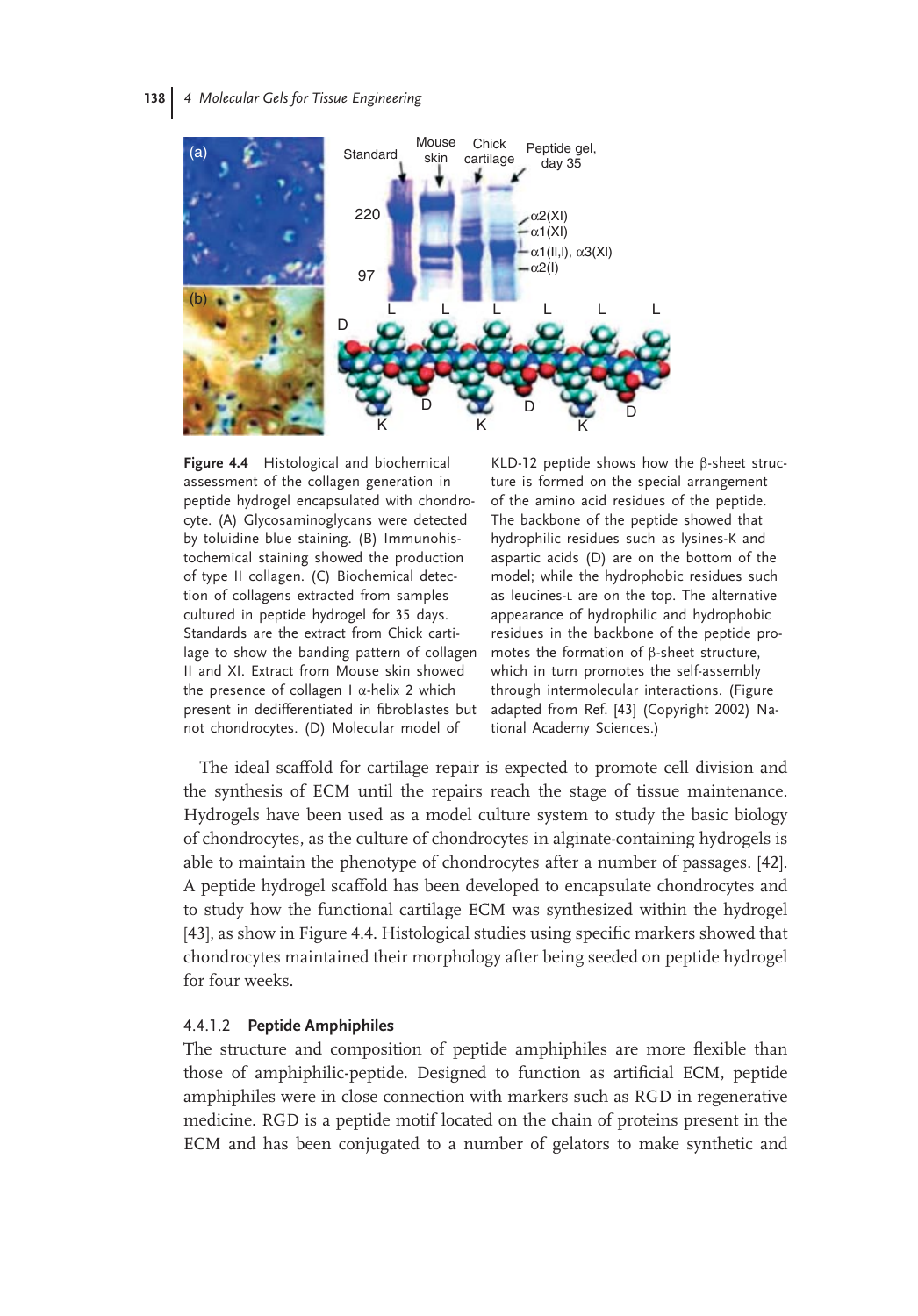natural hydrogels [35]. It binds specifically to integrin, a transmembrane protein that mediates cell adhesion and controls cell adhesion, spread, and migration. The binding between RGD and its receptors can be controlled by manipulating the density of RGD incorporated into the peptide amphiphile by altering the number of RGD peptides added into the amphiphile molecule. High density of RGD was shown to promote receptor clustering and maximize binding between ligands and receptors between scaffold and cells [44].

To direct neuronal cell differentiation, a self-assembling artificial scaffold made from a peptide amphiphile bearing a neurite-promoting laminin marker isoleucinelysine-valine-alanine-valine (IKVAV) was designed [37]. Next to this peptide marker is a glutamine residue that makes this peptide negatively charged when the pH was adjusted at 7.4, so that the electrostatic repulsion among peptide molecules can be overcome by cations, which facilitates the self-assembly of the peptide when they are exposed to cell suspensions. The β-sheet-forming segment in this peptide is designed as 4 alanine residues and 3 glycine residues and the hydrophobic tail is composed of an alkyl chain of 16 carbons. When four uniformly hydrophobic alanine residues are replaced by an alternating serine-leucine-serineleucine (SLSL) sequence, the gelation of this new peptide amphiphile takes place at a lower rate than that for the alanine-containing amphiphiles. The self-assembly is driven by intermolecular hydrogen bonding, and the unfavorable contact between hydrophobic segments and water molecules after electrostatic repulsions between peptide molecules are overcome by cations in the cell culture medium [37]. In aqueous, salt-free solution, the secondary structures of the IKVAV-bearing peptide amphiphiles are all dominated by hydrogen-bonded β-sheet structure [38]. The effect of the incorporation of IKVAV epitope was clearly demonstrated by the promotion of neurite outgrowth and the targeted neural differentiation of neuron progenitor cells into neuron but not astrocytes, as demonstrated by staining of cell-type-specific markers.

Heparin-binding peptide amphiphile has been widely used for angiogenesis. Heparin is a highly sulfated glycosaminoglycan and is able to bind many growth factors that promote vessel generation including vascular endothelial growth factor and fibroblast growth factor 2 through the heparin-binding domains. Selfassembled nanostructure forms in a few seconds by mixing a solution of peptide amphiphile designed to bind heparin and a solution of heparin with angiogenic growth factors. Upon changes in the solution pH or the addition of ions with opposite charges to the peptide amphiphile, the peptide amphiphile molecules become charged in aqueous solution and self-assemble into β-sheet cylindrical nanostructures [45]. The addition of heparin to the peptide amphiphile eliminated the charges on the peptide amphiphile molecules and triggered the formation of βsheet nanostructure, in which the fatty acid tails become hidden in the core and the peptide segments aggregate through hydrogen bonding. As shown in Figure 4.5, this nanostructure was shown to stimulate extensive new blood vessel formation on rat cornea in an *in vivo* angiogenesis assay [46]. The structure has also been shown to facilitate islet transplantation [47] with nanogram amounts of growth-factor proteins, which otherwise cannot induce any detectable angiogenesis.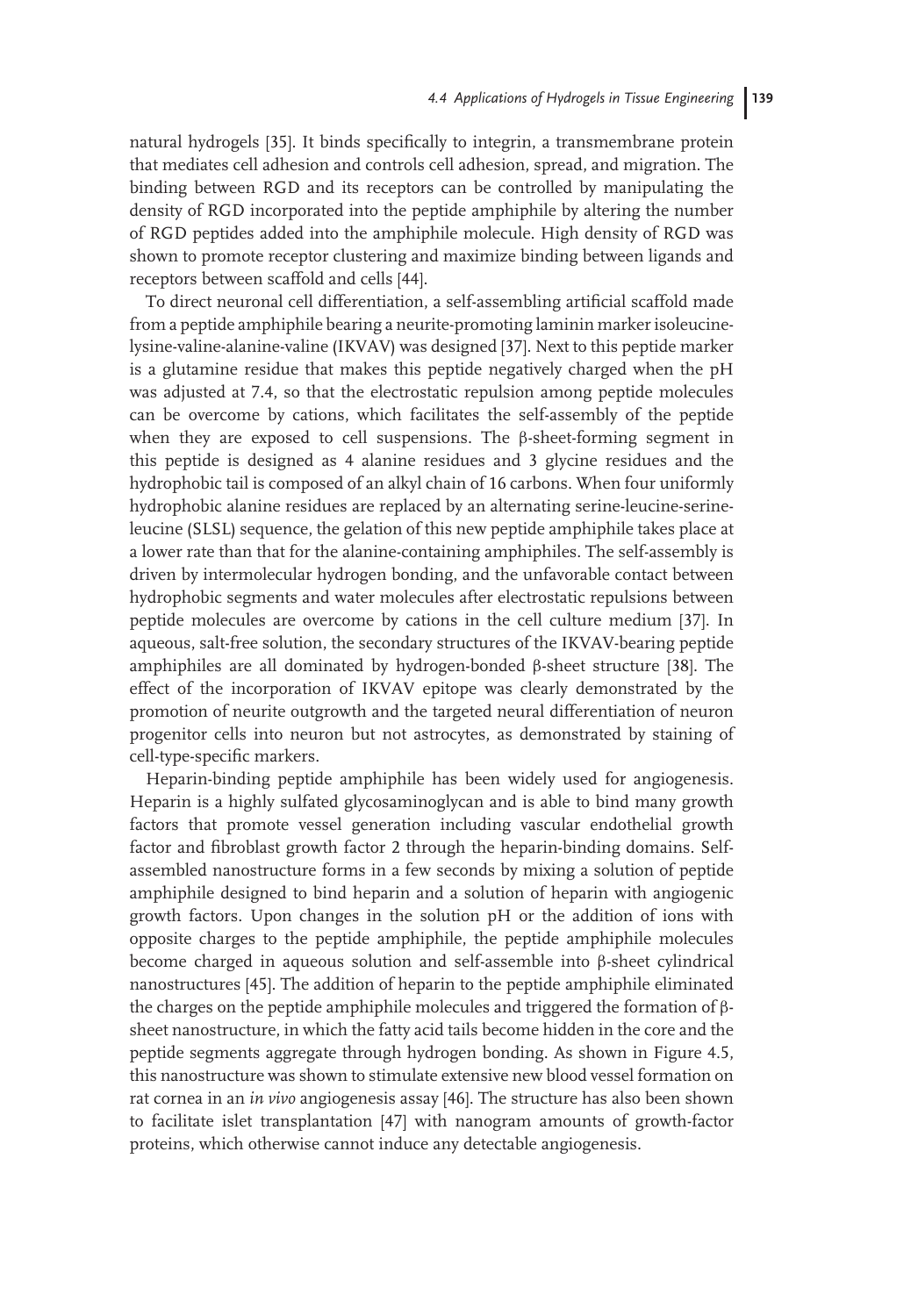

**Figure 4.5** Generation of blood vessel on rat cornea. Rat cornea was pictured 10 days for blood vessel generation to assess the effect on angiogenesis by the combination of different materials. (A) Heparin-nucleated PA nanofiber with growth factors; (B) collagen, heparin, and growth factors; (C) collagen with growth factors; (D) heparin with growth factors; (E) collagen with heparin; (F) Heparin-nucleated PA with growth factors; (G) PA-heparin without growth factors; (H) growth factors alone. In sharp contrast to the intensive blood vessel regeneration induced by combinations in A,

the combinations in B and C caused some vessel regeneration and the combinations of D to H showed little sign of vessel regeneration. (I) Image under scanning electron microscopy showing the fiber bundles of heparin-nucleated PA nanostructures (scale  $bar = 2 \mu m$ ). (J) Diagram shows the cylindrical structure of heparin-nucleated PA. Positively charged PA molecules are able to bind to negatively charged heparin molecules. The aggregation of heparin-nucleated PA finally takes the cylindered structure. (Figure adapted from Ref. [46] (Copyright 2006) American Chemical Society.)

# 4.4.2 **Saccharide-Based Molecular Gels**

Saccharide-based molecular assemblies have become attractive in their potential applications in tissue engineering owing to their intrinsic biocompatibility. Saccharides and their glyco-conjugates are rich in ECM, and those on the cell surface play essential roles in traducing signals in and out of a cell.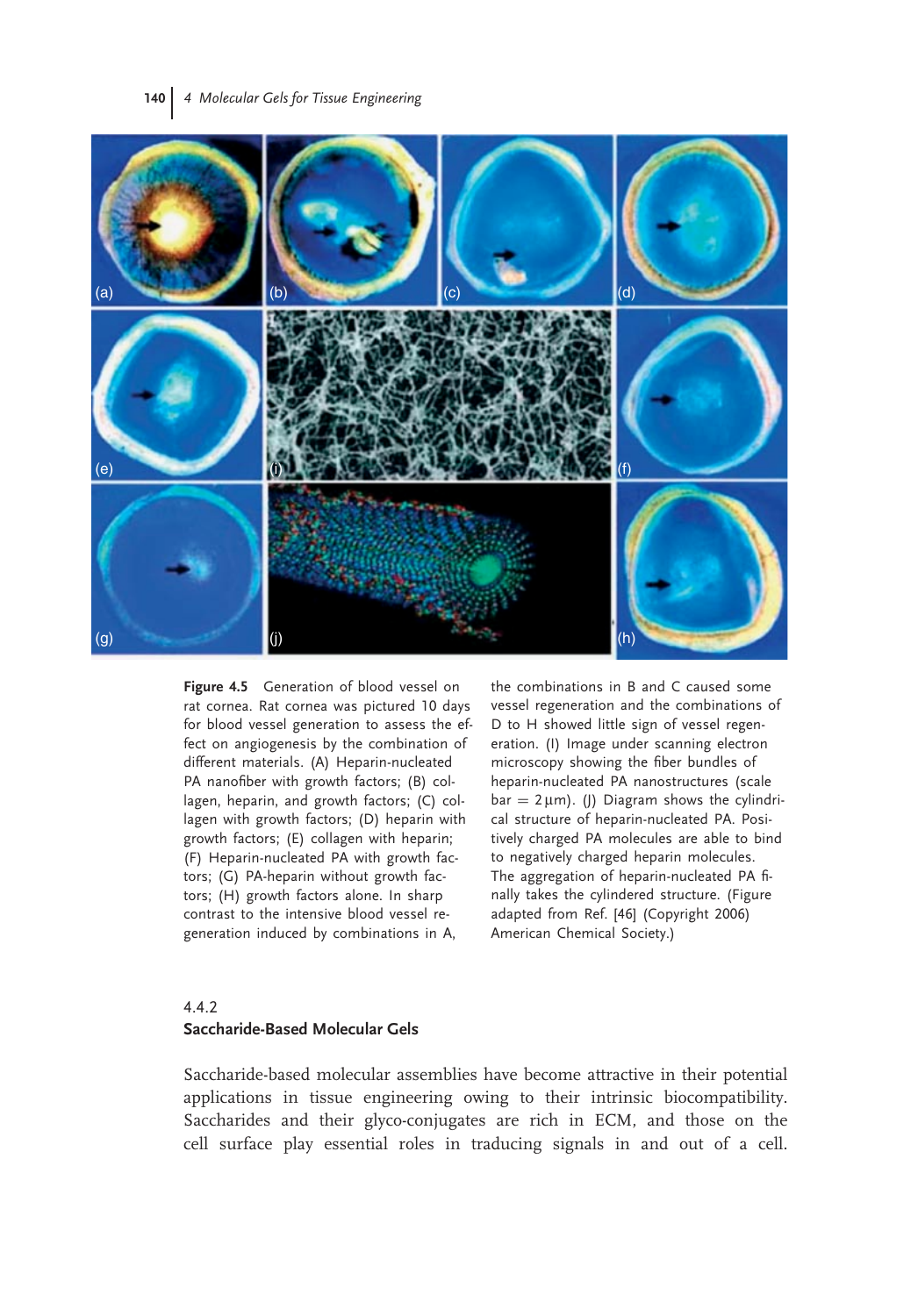Compared to peptide-based molecular gels, studies and applications of saccharide-based molecular gels are still limited. Despite their potential as a matrix for cell immobilization and encapsulation, saccharide-based gelators usually have complex structures, which have limited their application for tissue engineering [48].

Investigators' attention to saccharide-based gelators stemmed from the studies on organogels of aliphatic amide derivatives, a typical example of hydrogen bond-based gelators. The analysis of the structures of aliphatic amide derivatives organogels showed that these molecules themselves have complementary donors and acceptors to form intermolecular hydrogen-bonding interactions [49–53]. This observation directed investigators' attention to saccharides, because saccharides can also form hydrogen bonding, and new saccharide-integrated gelators can be readily designed by replacing the hydrogen-bond-forming segment of a parental gelator with a saccharide. Taking a library screening strategy, the Shinkai group examined saccharide-based aggregates by introducing a variety of hydrogen-bondforming segments into existing gelators by appropriate selection from a saccharide library [49].

Some excellent low-molecular-weight hydrogelators which gelate at a concentration of less than 0.1 wt% were identified from a saccharide library made by solid-phase (glycol)lipid synthesis [54]. The structural studies on the gels derived from one of the gelators showed how the hierarchal assembly of this gelator is formed on top of the one-dimensional fiber structure [18]. On nanoscale, the amphiphilic structure of this gelator leads to a bimolecular layer that is maintained by both hydrophobic tails and hydrogen-bondings. The bimolecular layer further gives rise to thin fibers with a hydrophobic core and an oriented saccharide interface. The thin fibers are entangled and give rise to thick fibers which immobilize water molecules [18]. Thus a hydrogel is formed as a result of self-assembly of a small-molecular-weight gelator and is further applied to distinguish different phosphate derivatives [12]. The hydrogels derived from other excellent saccharide-based hydrogelators have been applied for trace insulin detection [55], or in cell culture for efficient encapsulation and distribution of live Jurkat cells under physiological conditions [56], as shown in Figure 4.6.

Hydrogen bonding is not the only mechanism for saccharide-based gel formation. Saccharide-based glycolipids were reported to form gels in a self-assembly manner when mixed with a 1:1 ratio of alcohol/water or acetone/water [57]. These glycolipids dissolved in boiling water, and fine fibers were generated during the period that the solution was gradually cooled down to room temperature. Nano-fiber association and network formation induce efficient gelation, and the gels formed in alcohol/water or acetone/water are thermo-reversible in nature. Interestingly, instead of hydrogen bonding, the driving force for the gel formation process is thought to be  $\pi-\pi$  interactions, because the limited number of hydroxyl groups in the glycolipids made hydrogen bonding unlikely to be a dominant force in directing the gel formation in one dimension [57].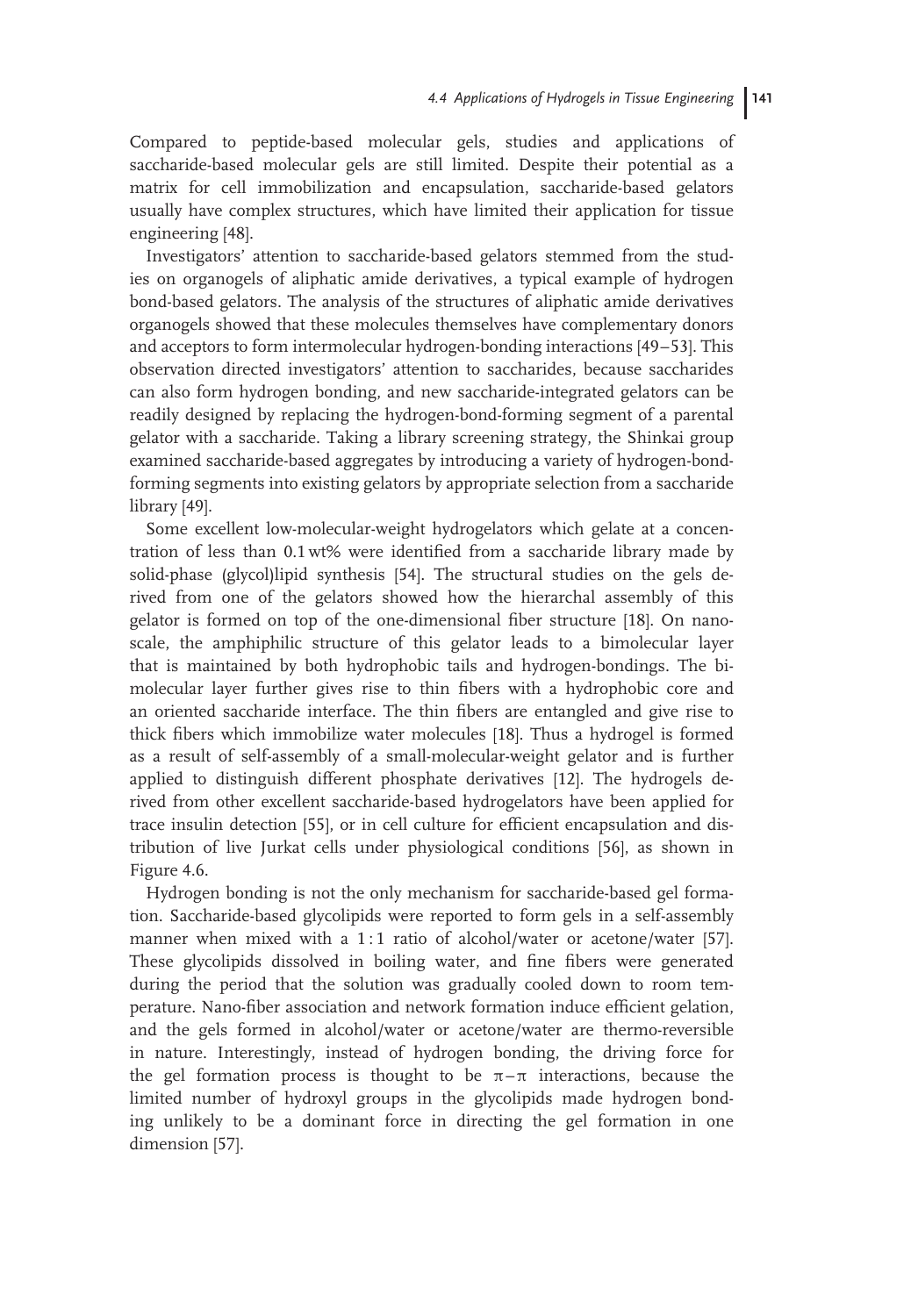

**Figure 4.6** 3D images of encapsulation of live Jurkat cells in the presence or absence of nanofiber 1 and beads. The Jurkat cell encapsulation was promoted by the presence of nanofiber 1 and further facilitated by the addition of beads which caused even distribution of the nanofiber networks. (A) Jurkat cells in cell culture medium only; (B) Jurkat cells in culture medium and in the presence of nanofiber 1(0.1 wt%); (C) Jurkat cells in culture medium and in the presence of both nanofiber 1(0.1 wt%) and beads. The

insets on the top right of the images show images of the cell culture gel 1. The cells and nanofibers were pre-labeled with different dyes. (D) Magnified z-slice image of picture C; (E) The image and the diagram (not drawn to scale) show how the Jurkat cells were prepared to encapsulate in cell culture medium, nanofiber 1(0.1 wt%) in the presence of beads; (F) Chemical formula of the gelator composed of nanfiber 1. (Figure adapted from Ref. [56] (Copyright 2008) John Wiley & Sons, Inc.)

#### 4.4.3

#### **Lipid-Based Molecular Gels**

Lipids are present ubiquitously in the biological system, ranging from being a highly efficient source of energy and major constituents of cellular membranes to various hormones and signaling molecules required for cellular growth and differentiation [58]. Due to their prevalence in nature and their inherent biocompatibility and biostability, lipids have been widely studied and researched by the scientific community, particularly in drug delivery and tissue engineering. The ability of lipids, especially those with amphiphilic property, to self-assemble into two- and three-dimensional supramolecular structures further contributed to their potential to be used in material science research [59].

Typically, a lipid comprises three essential features, namely a hydrophobic tail, a polar head, and a backbone that connects the two together [59]. The polar groups found in lipids can be either one or more charge/uncharged polar moieties, while the hydrophobic portions of lipids comprise either aromatic or saturated/unsaturated aliphatic side chains. Lipids are further classified into various subcategories such as phospholipids, isoprenoids, sphingolipids, glycerolipids, and sterol lipids, according to their backbone structures. One interesting property of lipids is their ability to self-associate and self-assemble into specific and ordered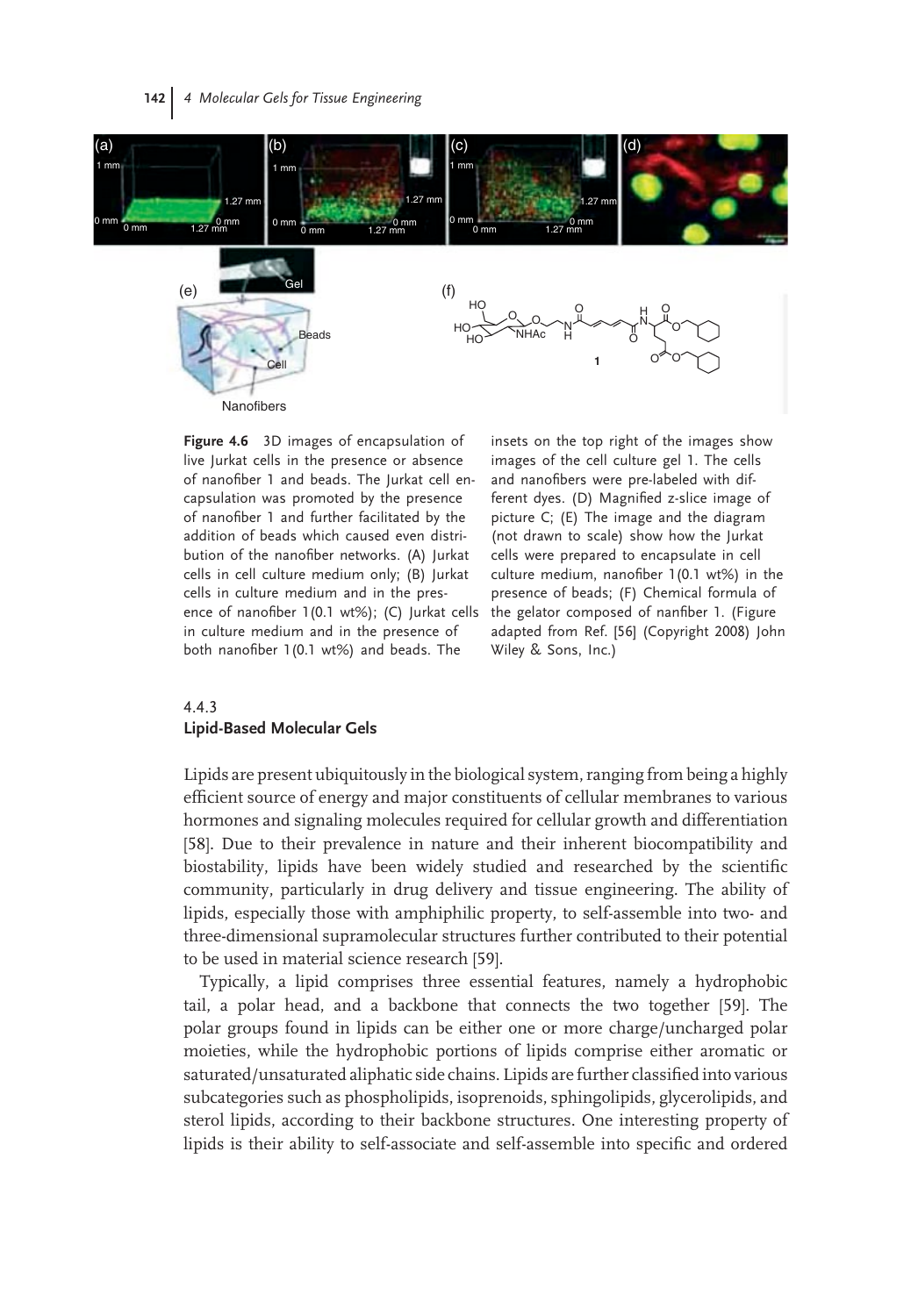supramolecular structures when placed in a solvent. This phenomenon is in fact not uncommon in nature and can be observed in a variety of chemical and biological systems. Examples of such molecular aggregates and assemblies include monolayers, micelles, liposomes, and bilayers. These structures have successfully found a multitude of clinical applications over the years. Liposomes, for instance, which are self-folded lipid bilayer vesicles with hydrophilic internal core, have been employed successfully for intravenous administration of amphotericin B to combat systemic fungal infections, demonstrating prolonged circulation time and reduced toxicity [60]. Recent attempts at delivering nucleotide sequences with self-assembled liposomes for gene therapy have also shown promising results.

Aside from forming simpler two- and three-dimensional aggregates like micelles and liposomes, several lipids, for example, cholesterols and fatty acids, possess the ability to self-assemble into more complicated tubules and ribbon-like structures, which could interconnect via non-covalent interactions, namely hydrogen bonding,  $\pi-\pi$  aromatic stacking, and van der Waals interaction, and form matrix architectures capable of trapping solvents, leading to the formation of physical molecular gels [59].

Diacetylene-containing phospholipid 1,2-bis(10,12-tricosadiynoyl)-*sn*-glycero-3 phosphocholine ( $DC_{8,9}PC$ ) is able to assemble into hollow cylindrical microtubules having a diameter of 0.5 μm and a length of 50–200 μm with one or more bilayers spontaneously [61]. These microcylinders were employed successfully for the encapsulation and release of growth factors for nerve regeneration and osteogenic differentiation [62, 63]. An equimolar mixture of  $DC_{8,9}PC$  and 1,2-bis(dinonanoyl)*sn*-glycero-3-phosphocholine was found to be able to promote the formation of lipid nanotubules with sub-100 nm diameter (a value that is 10 times smaller than the lipid tubules described in previous literature), which transform into helical ribbons upon heating that interconnect in three dimensions and form a physical gel [64]. Detailed analysis of the mechanisms and the properties of the nanotubules formed indicated that the transformation of nanotubule to twisted ribbon is accompanied by an inversion of the circular dichroism signal, which implies that the gelation process involves significant molecular reorganization [65]. With a water content of more than 98%, these lipid-based molecular hydrogels are suitable scaffolding materials for tissue engineering [59]. By combining the abilities of such lipid tubules to release encapsulated growth factors and generate biocompatible hydrogels, it is therefore possible to fabricate growth factor-laden tissue engineering scaffolds that can simultaneously support cell proliferation and guide cellular differentiation.

Although the use of lipid-based molecular gels in tissue engineering remains largely unexplored, a successful attempt of achieving cellular growth and attachment on lipid-based molecular gel has been reported. Lukyanova *et al*. have developed a microporous, biodegradable, and non-toxic organogel cell culture platform with the use of a fatty acid, 12-hydroxystearic acid (HSA), as the organogelator [5]. Two different organic solvents, namely caprylic/capric triglyceride and soybean oil, were gelled with HSA using the particulate leaching method to generate micropores on the scaffolds to facilitate nutrient distribution and enhance cell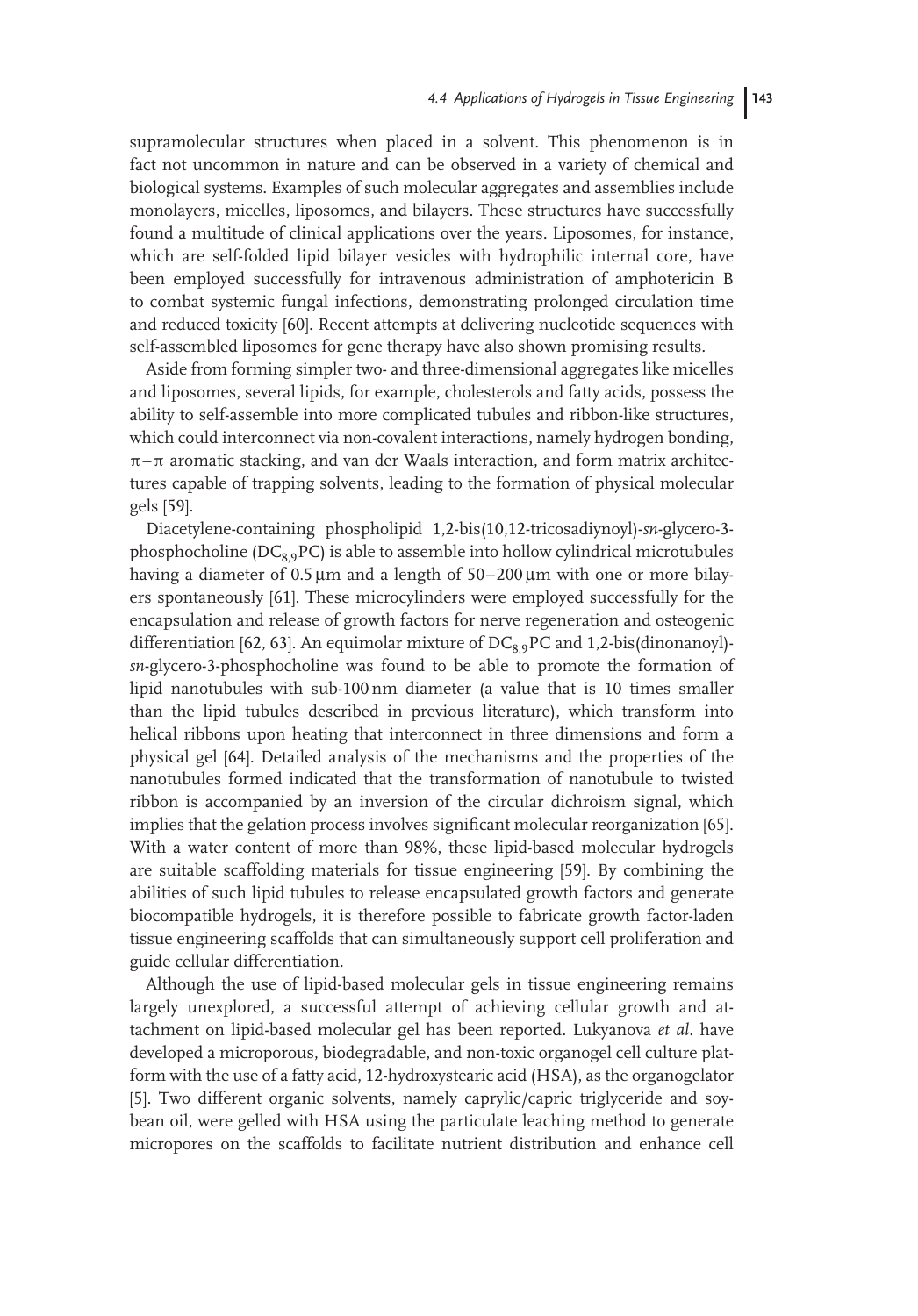penetration [66]. The organogel formed possessed self-assembled fiber-like organization stabilized by non-covalent associations between the fatty acid gelators. A wettability test conducted on the two types of organogels showed similar contact angles of around 74  $^\circ$ , which was fairly close to the angle value of 70  $^\circ$  needed for cell adhesion [67]. Prior to cell seeding with Chinese Hamster Ovary (CHO) cells, previously sterilized scaffolds were first incubated in culture medium for 24 h to promote nutrient transfer. Cell attachment and proliferation, as measured by 3-(4,5-Dimethylthiazol-2-yl)-2,5-diphenyltetrazolium bromide (MTT) assay on days 1, 3, and 7, were observed to be higher on porous organogel scaffolds than on their non-porous counterparts, suggesting the importance of microporosity in providing high draining, via capillarity effect, to facilitate cell attachment. Histological observations with Masson's trichrome staining revealed the presence of viable CHO cells on top and deep inside the internal porous structures, indicating once again the significance of porosity on cell colonization. Seeded CHO cells were observed to proliferate rapidly after 14 days of incubation before reaching a plateau after 21 days. In addition, the cells were attached to pore walls and were grouped together in a blue-stained fibrous network, which the author has identified as collagen. The round cellular morphology with retracted extension observed further supported the claim that collagen was produced. Figure 4.7 shows the microscopic images depicting successful growth and attachment of CHO cells on the organogel scaffolds. This *in vitro* cell attachment study revealed great potential for lipid-based organogels to not only support cell growth and migration but also to induce collagen and ECM formation.

Conventionally, the ways to control the mechanical and macroscopic properties of molecular gels usually involve adjusting the design, selection, and ratio of gelator and solvent molecules. These modifications have been demonstrated to control mainly the primary and secondary morphological structures of a gel. It is, however, relatively more challenging to alter a gel's tertiary structure to achieve desired macroscopic properties, due to limited understanding of the process involved in the transition of fibrous aggregates to a complex interconnected network [68]. Li *et al.* have looked into the nucleation and fiber growth behaviors of molecular gels, and a method to effectively control the microstructures and macroscopic properties of a molecular organogel (consisting of HSA as the gelator and benzyl benzoate as the organic solvent) by controlling the thermal processing conditions of the gelling process has been successfully devised [69]. It was shown that by increasing supercooling/supersaturation (i.e., decreasing the temperature at which gels are formed), organogels with higher elasticity, shorter correlation fiber length (i.e., branching distance between two neighboring branch points along a fibril), and denser fiber network were obtained at a fixed HSA concentration, as shown in Figure 4.8. With this method, gels with the same elastic modulus and rheological behavior can be fabricated with lower gelator concentration by controlling the degree of supercooling of the system, thereby saving materials. The ability to vary the mechanical and macroscopic properties of molecular gels is important in determining the gels' performance and functions, particularly for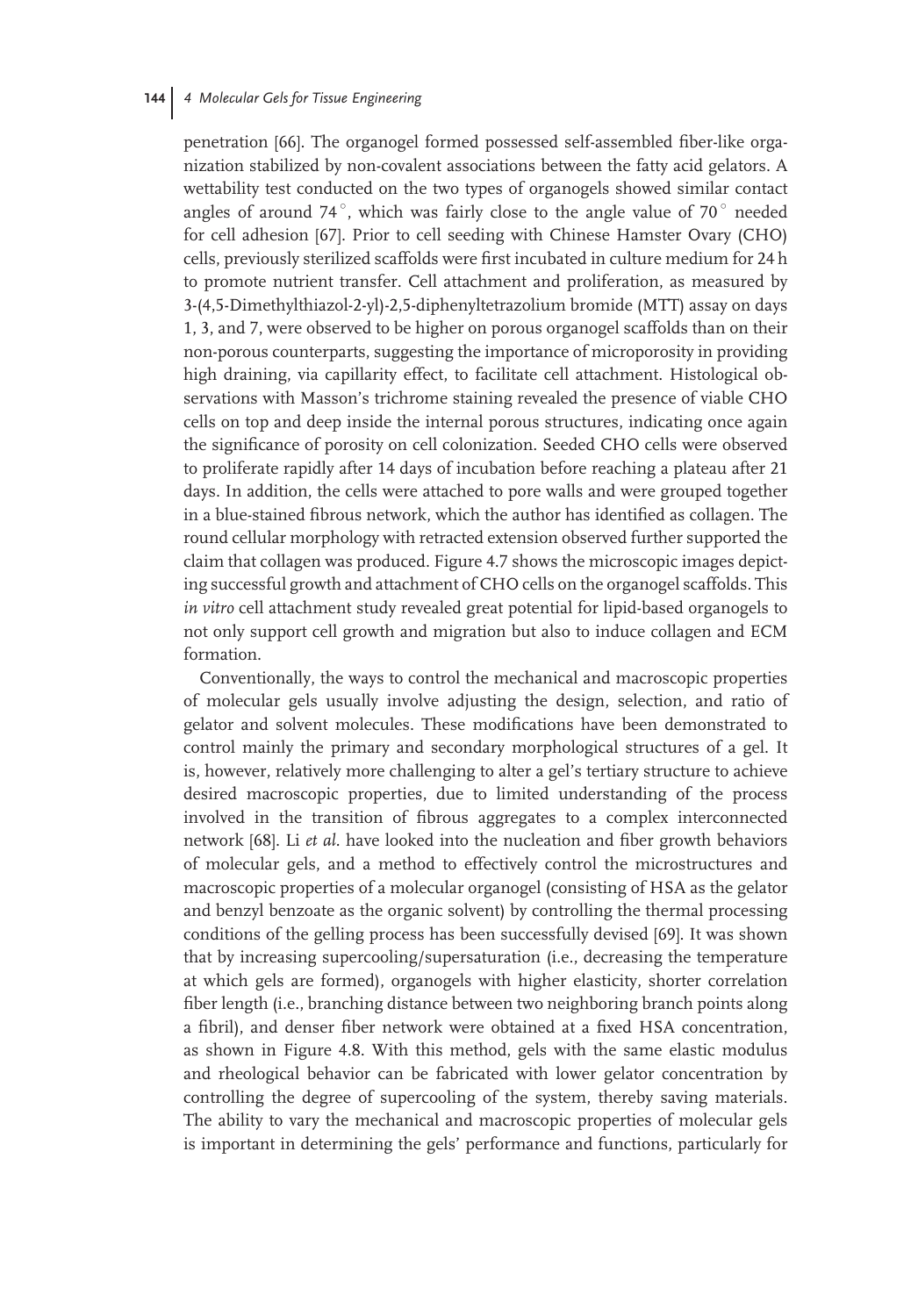tissue engineering, where the mechanical properties of scaffolds, such as hardness, can have significant impacts on the ability for cells to attach and grow [70].

Although research involving tissue engineering on lipid-based molecular gel scaffolds may seem limited at the present time, there exists significant potential for them to be developed into successful cell culture systems. The use of lipids, either as monomer, liposome, or surface coating, in tissue engineering has provided powerful evidence of their essential roles in guiding cellular development, attachment, and differentiation.

Sphingosine-1-phosphate (S1P), for instance, a key member of the sphingolipids, is pivotal in the induction of numerous cellular processes. S1P is involved in the survival, proliferation, and regulation of apoptosis in human embryonic stem cells [71]. Additionally, S1P maintains growth and multipotency of human bone marrow and adipose tissue-derived mesenchymal stem cells (MSCs) [72]. A recent study involving culturing human umbilical cord MSC with cardiomyocytes-conditioned medium supplemented with S1P showed that S1P is able to trigger and potentiate differentiation and maturation of human umbilical cord MSC into cardiomyocytes.



**Figure 4.7** (A) SEM micrographs of fibrous nanostructures of soybean oil (a) and caprylic/capric triglyceride organogels (b). (B) Environmental SEM micrographs of CHO cells on a soybean oil based organogel after 21 days of incubation. (C) Histological images showing the morphology and

attachment of CHO cells in a soybean oil organogel after 14 and 21 days of cell culture with Masson's trichrome staining; Detailed histological examination revealed ongoing cell division and possible formation of collagen fibrous network. (Figures adapted from Ref. [5] (Copyright 2010) Elsevier B.V.)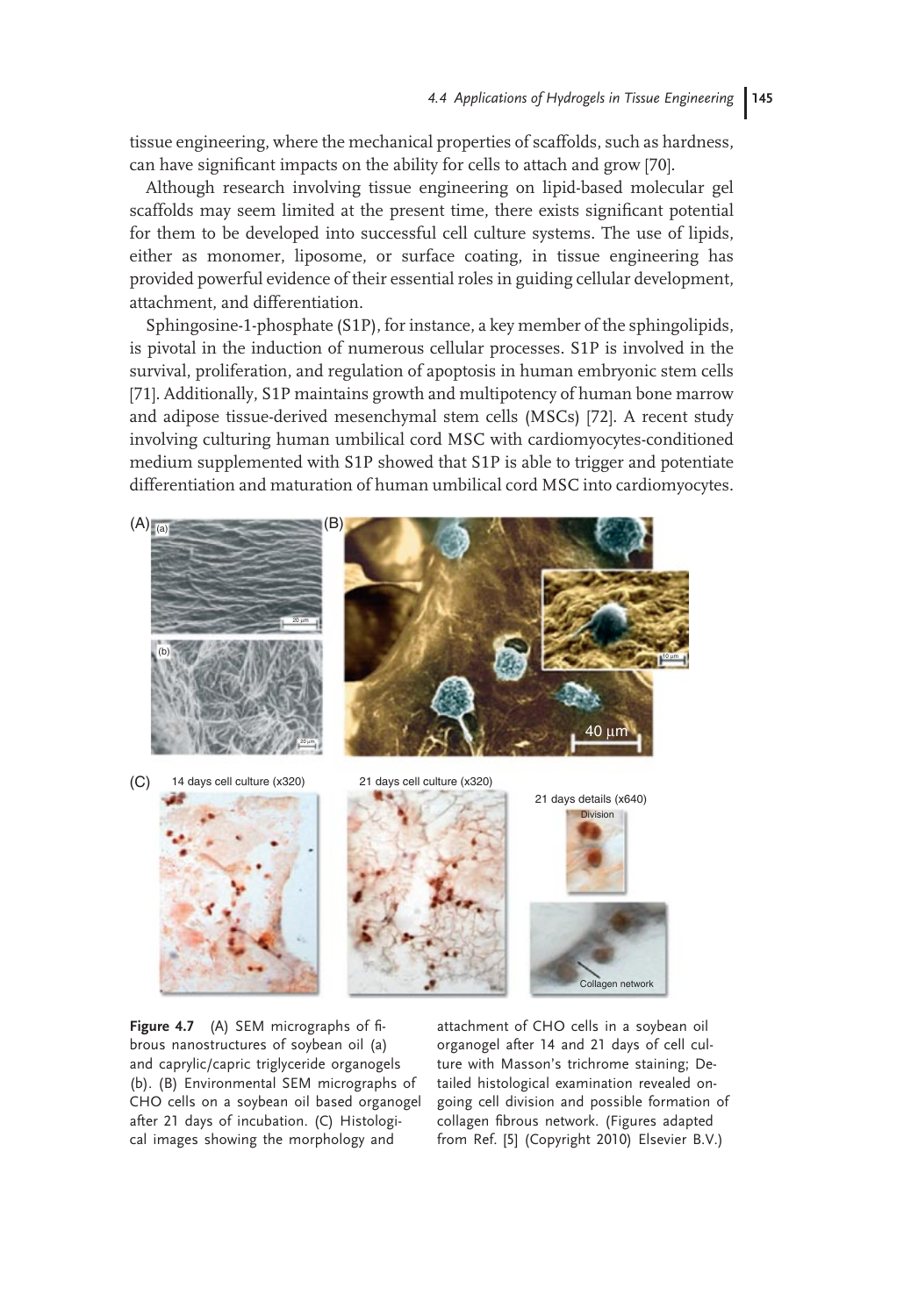Besides possessing cardiomyocyte-like morphology, cells induced by S1P also showed heightened expression of cardiomyocyte markers and the ability to generate atrial type action potential with major voltage gated inward and outward currents [73].

Phosphatidylserine (PS) is another example of a lipid that has found abundant applications in tissue engineering. In addition to its structural role in biological membranes, PS is also heavily involved in the activity of many membrane-bound proteins, such as protein kinase C and  $Na^{+}/K^{+}$  ATPase, which are all major players in cell signaling pathways that ultimately determine cell growth and differentiation [74]. An experiment involving incorporation of PS into bioglasscollagen composite scaffolds showed that PS was able to support a higher degree of rat MSC attachment, proliferation, and osteogenic differentiation. *In vivo* implant study further demonstrated excellent biocompatibility and osteoconductivity of the PS-containing scaffolds in rat femur [75].

On hindsight, while the use of lipid-based organogels in tissue engineering is still rather limited, the promising experimental results presented by Lukyanova *et al*., coupled with the diverse and imperative functions of lipids in cell development and differentiation, have certainly unveiled exciting possibilities for lipid-based molecular gels to be developed into potent tissue engineering scaffolds in the future.

# 4.4.4

## **Nucleobase-Based Molecular Gels**



Nucleobases have been gaining significant popularity in gels research, owing to their unique abilities to foster directionally controlled multiple intermolecular

**Figure 4.8** (A) Schematic showing thermal engineering of the micro- and nanostructure of a gel by controlling the degree of supercooling during gel formation (B) Microscopic images of the fiber network

of 2.5 mol% HAS (12-hydroxystearic acid) benzyl benzoate gel formed at different temperatures. (a) 20, (b) 40, (c) 50, and (d) 55 ◦ C. Scale bar: 100 μm. (Figures adapted from Ref. [69] (Copyright 2009) American Chemical Society.)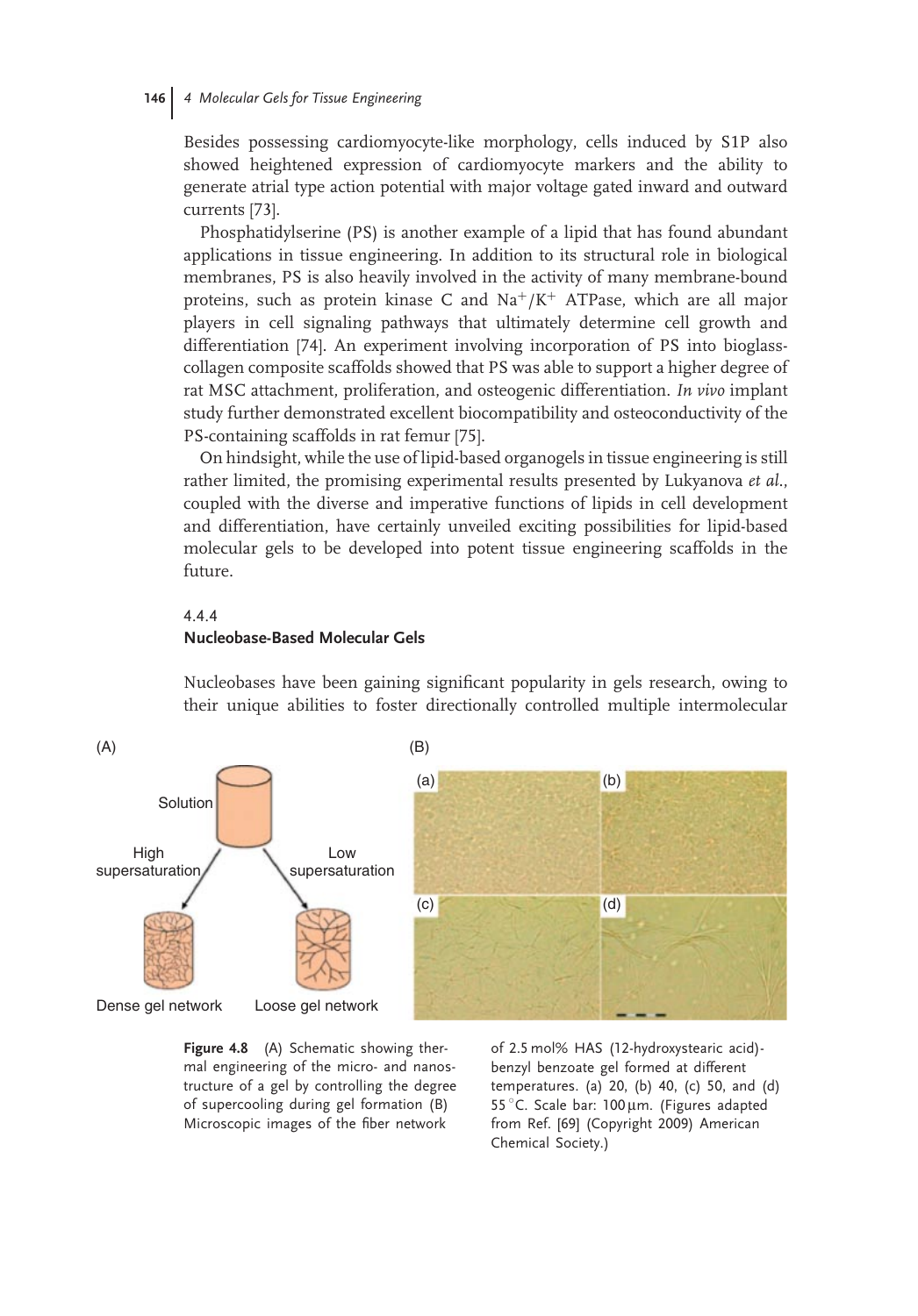interactions and form geometrically well-designed and organized structures like helixes and lamellar motifs [76]. Non-covalent intermolecular interactions, for instance hydrogen bonds, hydrophobic interaction, and  $\pi-\pi$  aromatic stacking, serve to bridge individual nucleobases subunits together and form spatially oriented secondary structures, which could further interact and form increasingly intricate tertiary structures, eventually producing extended interconnected networks capable of trapping solvents and forming gels [10]. In this section, two major types of nucleobase-containing gelators, namely nucleobases/nucleobase-containing hybrid biomolecules, and nucleic acid chains, will be discussed. Nucleic acid chains are grouped in a distinct category on their own, as they are structurally more complex than simpler nucleobase monomers and their hybrid structures, and possess some characteristics differing from those of conventional molecular gelators.

#### 4.4.4.1 **Nucleobases and Hybrid Biomolecules Containing Nucleobases**

Nucleobases are substituted heteroaromatic purines or pyrimidines. Intermolecular non-covalent interactions that can be formed between the nucleobases are pivotal for the self-assembly of molecular structures. The presence of multiple hydrogen bond acceptors and donors within the nucleobases enables them to form relatively strong and directional hydrogen bonding via not only Watson–Crick or Hoogsteen type base pairing, but also other hydrogen bonding patterns like reverse Watson–Crick, reverse Hoogsteen, and Wobble base pairing [77].  $π - π$  stacking perpendicular to the aromatic planes of nucleobases is also important in stabilizing self-assembled structures. In general, the stacking ability between a purine and a purine is the highest, followed by that between a purine and a pyrimidine and lastly between two pyrimidines [78]. There are five main types of nucleobases, namely adenine, guanine, thymine, cytosine, and uracil. Linking the nucleobases to either a ribose or a deoxyribose sugar unit via a β-glycosidic bond yields the nucleosides, adenosine, guanosine, thymidine, cytidine, and uridine, respectively.

Successful gelation attempts have been observed primarily with guanosine derivatives. The formation of G-quartet cyclic tetrameric structures, templated by alkali metal ions, produces homogenous gels. Cyclic tetramers involving guanine moieties are stabilized by hydrogen bonding. These quartets further assemble into columnar stacks, aided by both  $\pi-\pi$  aromatic stacking and alkali metal ions, and eventually orient themselves in a hexagonal arrangement to form extended molecular networks capable of entrapping solvents [79].

Nucleosides or nucleobases can be incorporated into various other biocompatible and biostable LMWGs, such as peptides, lipids, and steroids, to generate novel hybrid structures with improved gelation ability. Inclusion of nucleosides or nucleobases often enhances intermolecular interactions between the gelating agents by providing additional hydrogen bonding and/or  $\pi - \pi$  aromatic stacking.

Li *et al*. have successfully synthesized a multifunctional and biocompatible molecular hydrogelator consisting of nucleobases, amino acids, and glycosides [80]. This nucleobases–amino acids–glycosides hybrid is formed by attaching a nucleobase, which can be adenine, thymine, guanine, or cytosine, to the N terminal and a p-glucosamine residue to the C terminal of a phenylalanine residue. The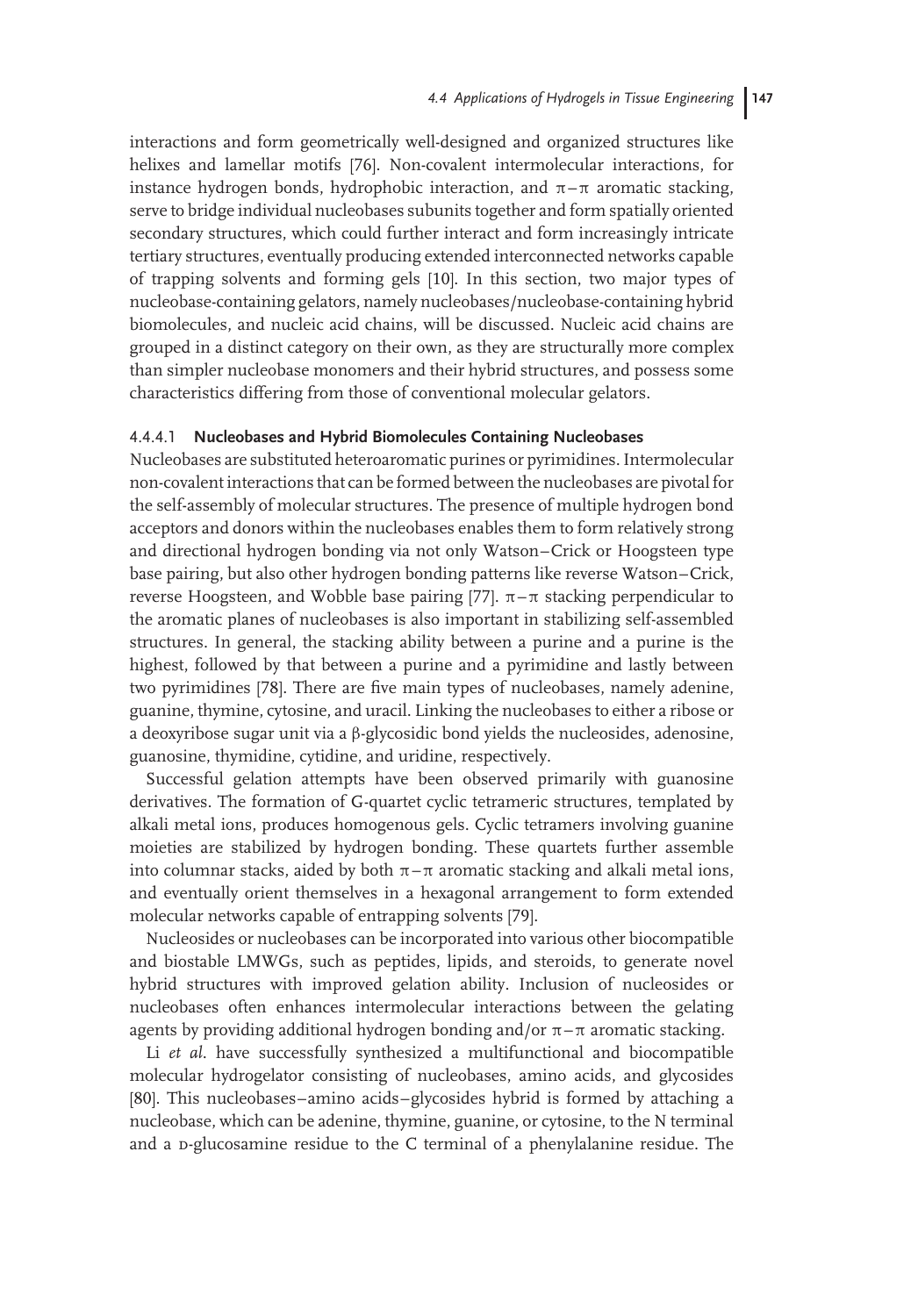resultant compounds were termed *1A*, *1T*, *1G*, and *1C*, respectively. Another series of compounds with two phenylalanine residues were also synthesized and they were termed *2A*, *2T*, *2G*, *2C*. All compounds synthesized, except compound 1C, exhibited good gelation properties.

The importance of nucleobases in determining the gelation ability and properties of the hydrogelators was demonstrated in the following few observations. Firstly, it was observed that hydrogelators with different nucleobases gelate under different experimental conditions. For instance, hydrogelators with adenine, cytosine, and guanine contain amine functional groups, which can be protonated under acidic condition. Increasing the pH of solutions with these pre-dissolved hydrogelators triggered gelation. Conversely, hydrogelators with thymine do not possess amine functional groups. They were first dissolved in water at pH 10, and gelation was initiated when the solution pH dropped to around 7. Secondly, the hydrogels formed with different hydrogelators had different physical appearances. Some, like compound 1C, was unable to gelate, while others formed opaque, semitransparent, or transparent gels. Transmission electron microscopy revealed different supramolecular structures, ranging from thin and straight nanofibers to nanoparticles of varying diameter and length. The differences in the gels' optical and microscopic appearance indicate the existence of different self-assembly mechanisms for the various hydrogelators attached to different nucleobases. Thirdly, replacing nucleobase with naphthalene failed to initiate gelation, indicating the importance of nucleobase in forming the three-dimensional network required for gel formation. Fourthly, gels formed with different hydrogelators possessed varying rheological properties, with compound 2C and 1A gel having the highest and lowest storage modulus respectively. Fifthly, the inclusion of nucleobases confers on the hydrogelators the ability to interact with complementary nucleotide sequences. The addition of oligomeric deoxyadenosine to compound 1T led to the formation of a more stable hydrogel with a higher storage modulus, suggesting the presence of additional interbase interactions between complementary adenine and thymine base pairs. Circular dichroism study further revealed enhanced base stacking between oligomeric deoxyadenonine and compound 1T.

This interbase interaction enables the hydrogelators to bind to oligonucleotides and facilitates their delivery into living cells. An experiment involving the delivery of fluorescein-labeled single-stranded oligomeric deoxyadenosine into HeLa cells with the use of 1T was conducted. Green fluorescence was observed in both cell cytosols and nuclei after 24 hours of incubation. In contrast, no fluorescence was detected in the negative control without 1T. Furthermore, replacing 1T with 1G or 1A also led to delivery failure. The ability of the hydrogelators to establish interbase interactions with complementary nucleotide sequences opens up the possibility for such nucleobase-containing hydrogelators to serve as a novel targeted oligonucleotide or gene delivery system.

The same group have also produced another type of nucleopeptide hydrogelator by joining a phenylalanine dipeptide with either one of the four major nucleobases, forming the compounds 1A, 1T, 1G, 1C [81]. Further conjugation of compound 1 with tyrosine phosphate yields compound 2, and compound 3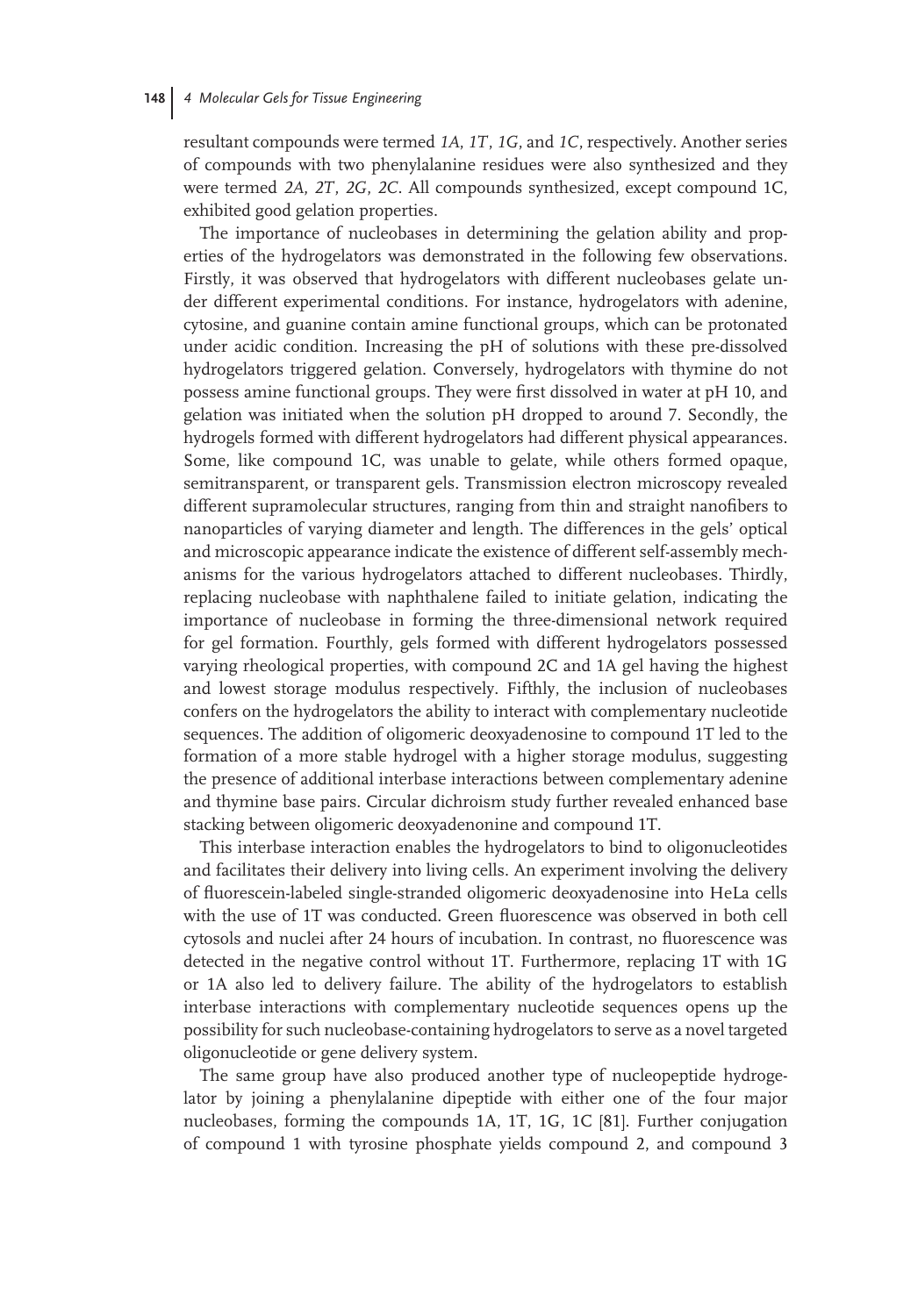is formed by subsequent catalytic dephosphorylation of 2. Both compounds 1 and 3 were found to gelate solvents at 2 wt% and at pH 5–7. Incorporation of nucleobases was shown to have a protective effect on the dipeptide. Biostability analysis with proteinase K demonstrated that the presence of nucleobases offers the peptides certain degrees of resistance to enzymatic digestion, suggesting nucleobase incorporation to be an effective approach for improving the biostability of peptide-based hydrogelators *in vitro* and *in vivo*. Aside from biostability, the biocompatibility of these nucleopeptides was also investigated. Cell viabilities were maintained at near 100%, indicating the absence of detrimental cellular damage. A simple wound-healing assay, as seen in Figure 4.9, was also conducted to investigate the ability of the hydrogelators to maintain cell–matrix interaction. The lack of inhibitory effect on cell migration, coupled with the high cell viabilities shown in the *in vitro* cytotoxic study, suggest promising potential for such a hydrogel system to be used as a cell culturing platform in tissue engineering.

Other than peptides, nucleobases or nucleosides can also be incorporated into lipid-based gelators. A glycosyl–nucleoside lipid LMWG synthesized by Godeau *et al*. with double-click chemistry were found to be capable of self-assembling spontaneously into supramolecular structures that gel both water and chloroform [82]. This gelator consisted of a lipidic chain, a thymidine, and a  $\beta$ -D-glucopyranoside, covalently linked together by 1,2,3-triazole bridges. The presence of thymidine is essential for gel formation as an analog without the nucleoside segment was unable to gelate water. The importance of nucleosides in stabilizing the gel's supramolecular structural network was indicated by the lower ultra-violet epsilon values observed, which suggested the occurrence of  $π - π$  stacking events between the nucleosides. In addition to the presence of nucleosides, the gelation property of this glycosyl-nucleoside lipid also depends on the nature of the lipid part and the types of chemical linkage present in the molecule.

Nucleobase incorporation offers additional control over the mode of supramolecular self-assembly of steroids. Typically, a steroid gel comprises multiple mesogenic units, stacked in a helical and columnar fashion to form a central core, with functional groups substituted at the steroid C3 position sticking outward, resembling a spiral staircase. Introduction of uracil to C3 by Snip *et al*. led to the discovery of an excellent gelator [83]. Higher gel stability, as indicated by a lower sol–gel transition temperature, was obtained with the uracil-substituted steroid as compared to an analog connected to a uracil moiety with its NH group substituted with a methyl, suggesting the role of inter-gelator hydrogen bonding, in addition to aromatic stacking between extended steroid planes, in stabilizing the organogel. The stability and morphology of the organogel can be altered by the addition of polynucleotides [84]. A mixture of polynucleotides with uracil-substituted steroids was found to possess higher gelation ability. Interestingly, the mixture of polyadenylic acid with steroid formed a well-developed tape-like fibrous network twisted in a right-angle fashion, while the mixture of polycytidylic acid with steroid produced only a fibrous network with no helical structure. This observation demonstrated the effects of complementary interbase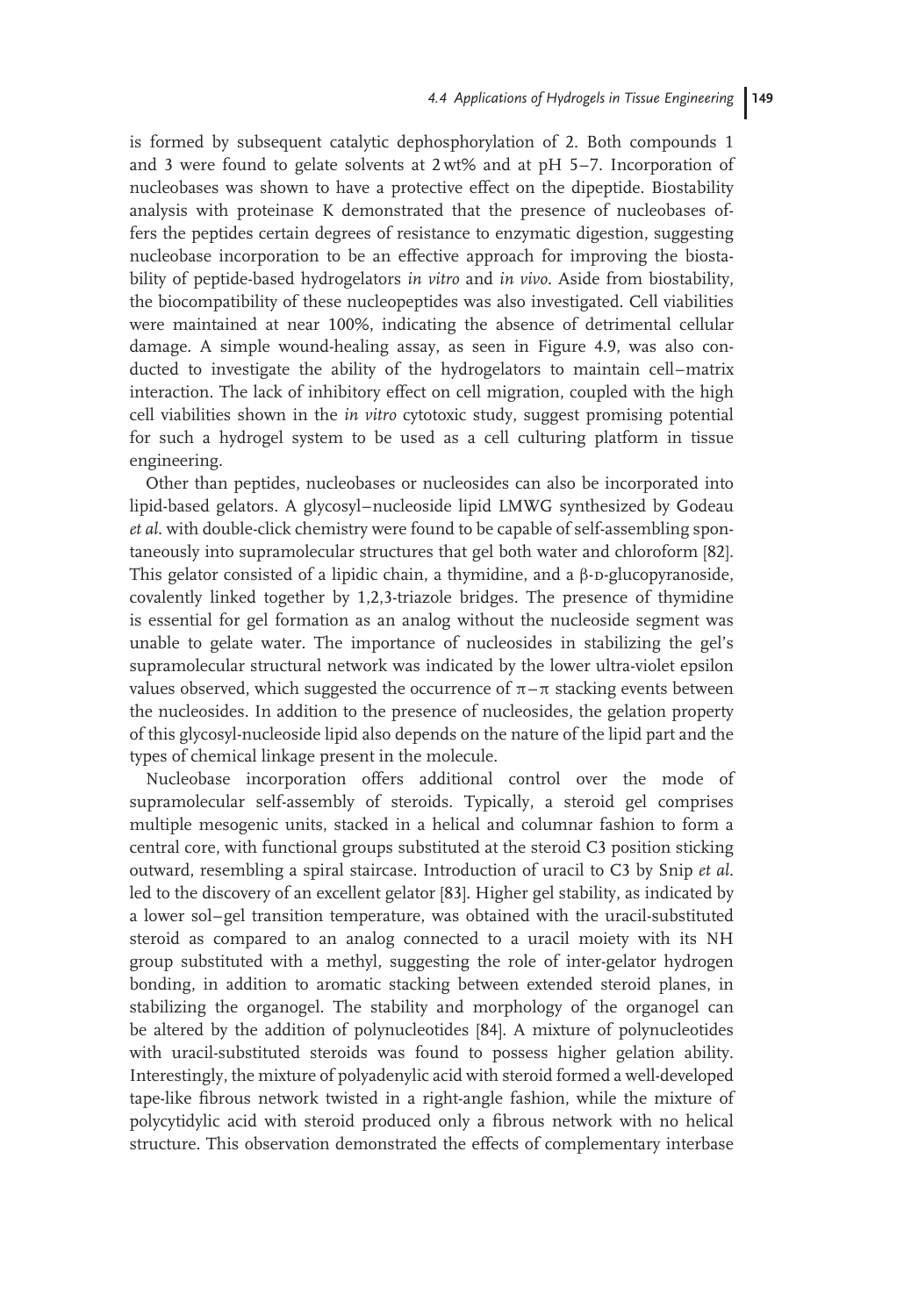

**Figure 4.9** (A) Molecular structures and shapes of the nucleopeptidehydrogelators and their corresponding precursors. (B) TEM micrographs of the hydrogels formed by nucleopeptides 1A, 1G, 1T, 1C, 3A, 3G, 3T and the solution of 3C; Scale bar  $= 100$  nm. (C)

Result of a simple wound healing assay represented by optical images of HeLa cells on the surface 0 and 20 hours after creation of scratches in the presence of hydrogelator 3T. (Figure adapted from Ref. [81] (Copyright 2011) John Wiley & Sons, Inc.)

hydrogen bonding on the packing and morphology of the gel's self-assembled structures.

#### 4.4.4.2 **Nucleic Acid Chains**

Nucleic acids are polymerized nucleotides, existing usually as double-stranded structures, with each strand carrying a nucleotide sequence complementary to the other, linked together by inter-base pairs hydrogen bonding. Even though the molecular weight of nucleic acids may be considerably larger than the arbitrary limit of 3000 Da set forth by some literature, they are still included here, owing to their inherent biocompatibility, the ability to self-associate via non-covalent interactions, the ease of breaking down the resultant gels, the ability to design specific nucleotide sequences to alter gelation properties, and their diverse and promising potential in the field of biomedical research.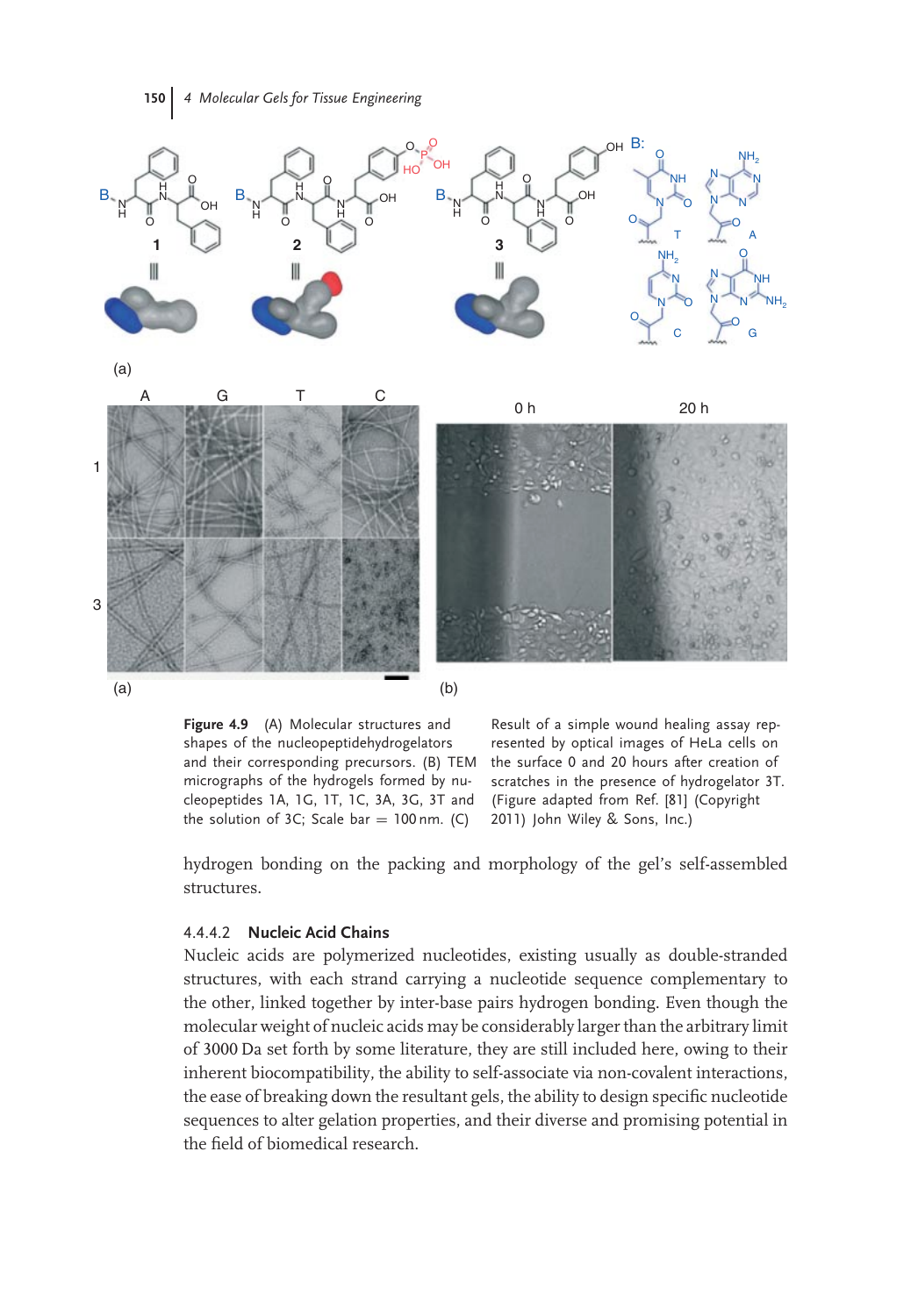Double-stranded nucleic acids with single-stranded overhangs have demonstrated gelating potential. Cheng *et al*. have produced a fast and pH-responsive gel with three-armed double-stranded deoxyribonucleic acid (DNA) nanostructures [85]. The gelator, which was termed as the *Y unit*, is comprised of three 37mer single stranded DNAs. Of the 37 nucleotides, 11 represent the interlocking motif domain with 2 cytosine-rich stretches that can be cross-linked to another Y unit. The remaining 26 nucleotides contain 2 half-complementary sequences that are essential for the formation of the double-stranded Y shape of the Y unit. Gelation is evoked by low pH, which encourages the formation of intermolecular interlocking motif structures. Interlocking domains that were initially separated by electronic repulsion would be partially protonated upon the addition of hydrochloric acid. Protonated cytosine residues in the interlocking domain would then form hydrogen bonds with unprotonated cytosine residues, forming the interlocking motifs that link different Y units together and form extended interconnected networks.

One important characteristic of this hydrogel is that it is sensitive to pH changes. To demonstrate this ability, the authors have incorporated water-soluble citratemodified 13 nm gold nanoparticles into the hydrogel. The results, as shown in Figure 4.10, showed that no nanoparticles were released for several days after the hydrogel was formed. The addition of sodium hydroxide, however, resulted in rapid release of the entrapped nanoparticles within minutes, suggesting that the hydrogel is capable of encapsulating small substances with high efficiency and stability and that the gel can be easily reverted back to its solution state by changing the environmental pH. In addition, the authors have shown that the hydrogel stability can be affected by temperature; in particular, the gelling transition temperature of the DNA hydrogel formed was found to be at 37 ◦ C at a gelator concentration of 0.6 mM. This pH- and temperature-sensitive DNA hydrogel possesses tremendous potential in the field of controlled release, where chemicals or biologics can be incorporated in and released from the hydrogel by responding to local changes in pH and temperature specific to diseased tissues. While the molecular weights of the DNA gelators used in the above study have exceeded the limit of 3000 Da, it is worth noting that this hydrogel still shares many characteristics with classical molecular gels, for example, gelation which is achieved by self-assembly of individual monomers via non-covalent interactions and the relative ease of breaking down the gels formed by simply changing the environmental pH.

In addition to hydrogen bonding as a means of forming DNA hydrogel, it can also be formed by cross-linking nucleic acids via phosphodiester bonds with DNA ligase. Such double-stranded DNAs usually possess single-stranded palindromic end sequences that permit hybridization with complementary sequences. Technically, this type of DNA hydrogels would not fit the strict definition of molecular gel because of the high molecular weight of the gelators used and the covalent nature of the bonds that form the gelation network. However, this type of DNA hydrogels differs significantly from the other types of chemically cross-linked hydrogels, for which no potentially harmful chemicals are needed to trigger the gelation process and the gels formed can be broken down easily with the use of DNA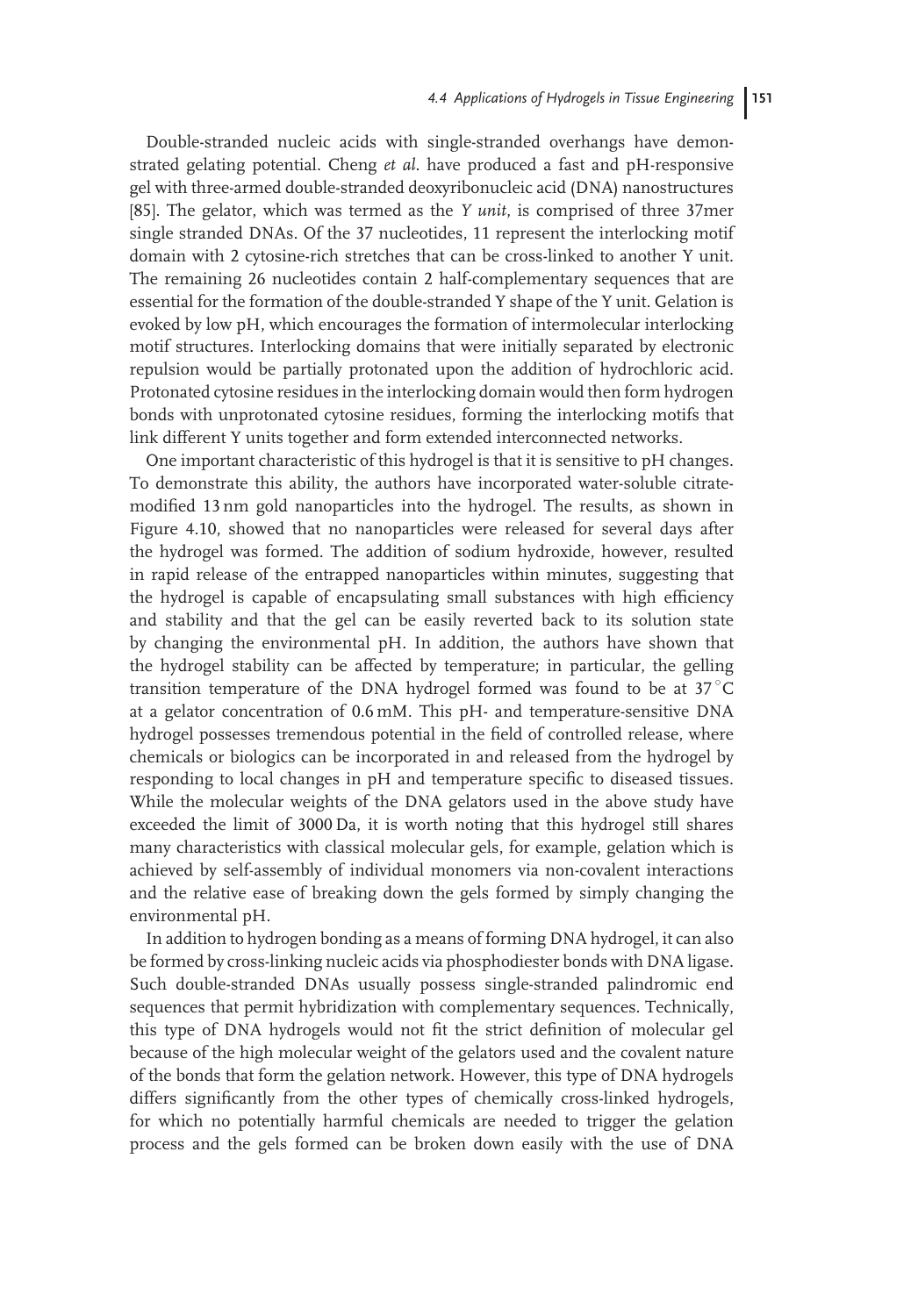

**Figure 4.10** (A) Structure of the pHresponsive DNA gel. (a) A Y-shaped DNA nanostructure with three free interlocking domains, also known as the *Y unit*. (b) Enlarged image of the circled region demonstrating the formation of inter-Y-unit I motif. (c) DNA hydrogel made from the three-dimensional assemble of Y units. The sequences of the 3 DNA strands used in the Y units, coded with different colors according to different domains, are: (a) 5'-CCCCTAACCCCTGGATCCGCATGACATTCG CCGTAAG-3- ; (b) 5- -CCCCTAACCCCCTTACG-GCGAATGACCGAATCAGCCT-3'; and (c) 5- -CCCCTAACCCCAGGCTGATTCGGTTCATG

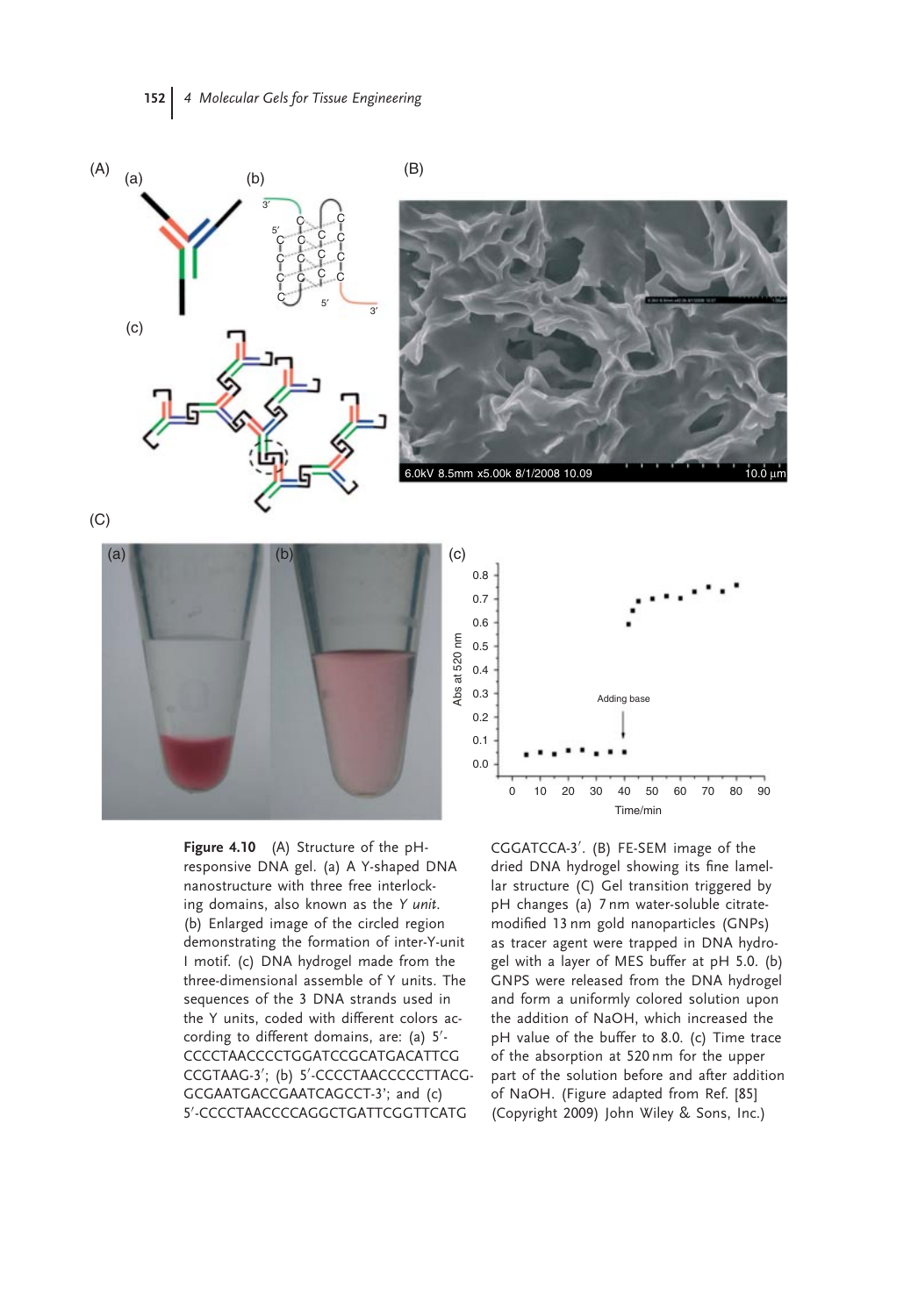nucleases. Furthermore, compared to other synthetic polymers like poly(lactic acid) or polyethylene glycol, there will be fewer issues associated with biocompatibility as DNAs are present naturally in the human body.

The ability to engineer and design specific sequences on the DNA gelators further expanded the usage of chemically cross-linked DNA hydrogels in a variety of research fields, including tissue engineering. Due to their diverse applications in the medical and pharmaceutical industries and their unique characteristic of being able to be disintegrated easily, a property that is shared with the molecular gels, enzymatically cross-linked DNA hydrogels therefore warrant the attention of this review.

Um *et al*. have devised an enzyme-catalyzed assembly of large scale threedimensional DNA hydrogel with branched DNAs of varying shapes [86]. Branched DNAs in the shapes of T, Y, and X have all demonstrated the ability to gelate solvents with the aid of DNA T4 ligase. The gels formed from different branched DNA molecules at various concentrations possessed significantly different physical and mechanical properties. For instance, X-DNA hydrogel had the strongest tensile modulus and the lowest tensile strength compared to Y-DNA and T-DNA hydrogels. Morphology observation revealed different internal structures for different hydrogels, with X-DNA gel comprising two flat stripes tangled into a knot, Y-DNA gels having branched fibers, and X-DNA possessing puckers-like scales. Further visualization revealed that X-DNA gel contained standardized and well-controlled nanoscale holes of  $12.3 \pm 1.3$  nm, which were absent in both Y-DNA and T-DNA hydrogels. In addition to varying physical and mechanical properties, the hydrogels formed also differed in terms of their biodegradability. Daily DNA mass loss analysis indicated that X-DNA hydrogel had the slowest degradation rate over a period of two weeks. Loading the gels with DNA-binding chemical entities like camptothecin was shown to confer a protective effect on the gel by prolonging their degradation. To investigate the drug delivery potentials of the hydrogels, insulin was loaded into the gels and its release profile was determined. Insulin was released in a slow and sustained manner, with those loaded into the X-DNA hydrogels having the slowest rate of release, which coincided with the slow degradation rate demonstrated by the X-DNA hydrogels.

The use of DNA ligase in catalyzing the gelation process eliminated the need for organic solvents, extreme pH, high temperature, and long reaction time. This allowed for increased efficiency and decreased cytotoxicity in live mammalian cells encapsulation, and, in this paper, CHO cells incorporated *in situ* into the X-DNA hydrogels were able to remain viable after three days of incubation, as demonstrated in Figure 4.11. The positive result of this cell study exhibited not only the DNA hydrogels' biocompatibility, but also their promising potential to be used in tissue engineering as three-dimensional cell culture platforms. The ability to disintegrate and to digest DNA gels with nucleases enables possible cell retrieval after cell culture, further reinforcing their usefulness in tissue engineering.

In another report, Park *et al*. have successfully fabricated a cell-free proteinproducing gel that can produce proteins 300 times more efficiently than existing solution processes [87]. Ligation of the gene of interest, in this case the *renilla luciferase* gene, with X-DNA connectors by DNA ligase yielded a protein-producing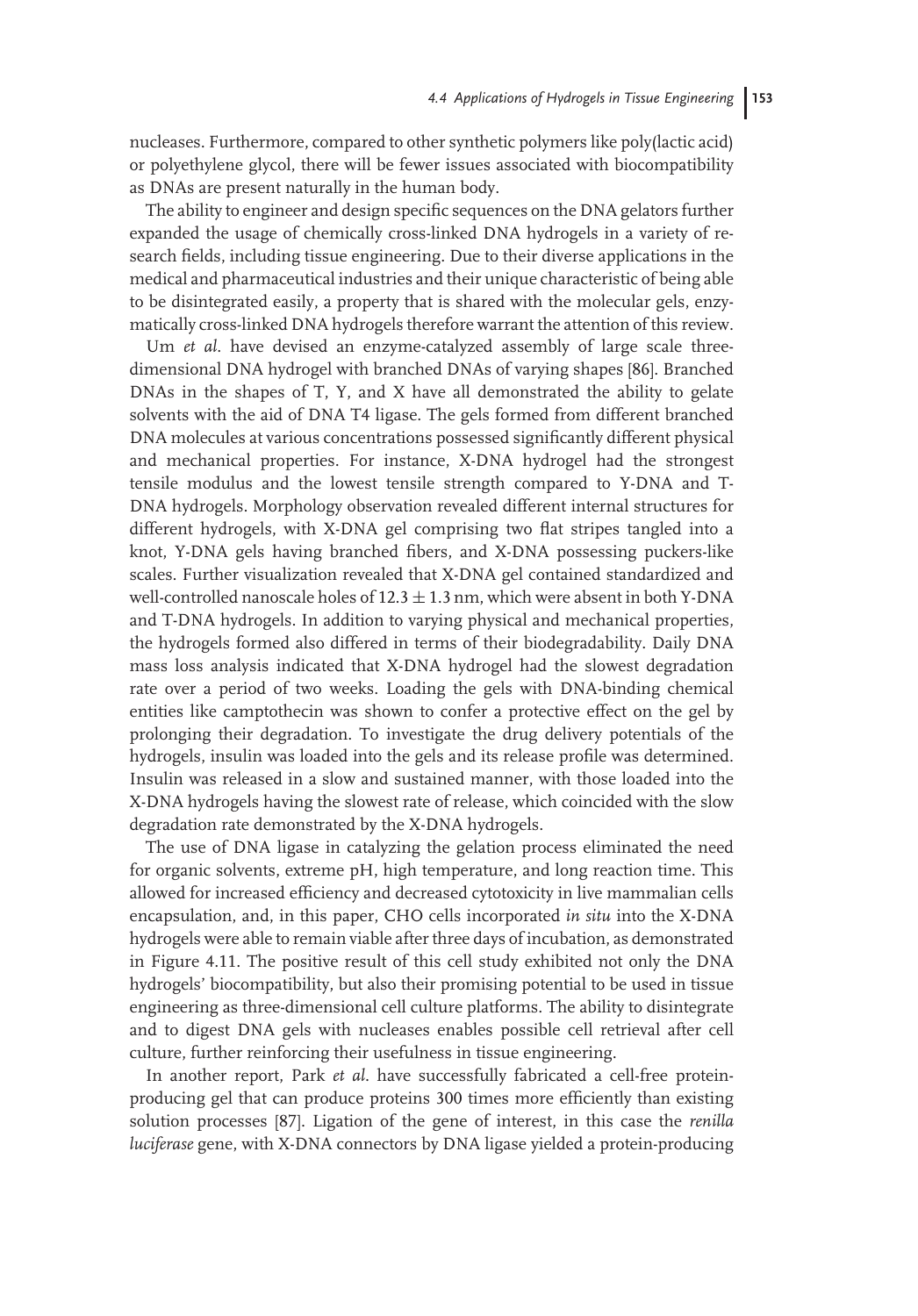| (A) | Strand   | Sequence                                                               |
|-----|----------|------------------------------------------------------------------------|
|     | $X_{01}$ | 5'-p-ACGT CGA CCG ATG AAT AGC GGT CAG ATC CGT ACC TAC TCG-3'           |
|     | $X_{02}$ | 5'-p-ACGT CGA GTA GGT ACG GAT CTG CGT ATT GCG AAC GAC TCG-3'           |
|     | $X_{03}$ | 5'-p-ACGT CGA GTC GTT CGC ATT ACG GCT GTA CGT ATG GTC TCG-3'           |
|     | $X_{04}$ | 5'-p-ACGT CGA GAC CAT ACG TAC AGC ACC GCT ATT CAT CGG TCG-3'           |
|     | $Y_{01}$ | 5'-p-ACGT CGA CCG ATG AAT AGC GGT CAG ATC CGT ACC TAC TCG-3'           |
|     | $Y_{02}$ | 5'-p-ACGT CGA GTC GTT CGC AAT ACG ACC GCT ATT CAT CGG TCG-3'           |
|     | $Y_{03}$ | 5'-p-ACGT CGA GTA GGT ACG GAT CTG CGT ATT GCG AAC GAC TCG-3'           |
|     | $T_{01}$ | 5'-p-ACGT CGA CAG CTG ACT AGA GTC ACG ACC TGT ACC TAC TCG-3'           |
|     | $T_{02}$ | 5'-p-ACGT CGA GTC GTT CTC AAG ACG TAG CTA GGA CTC TAG TCA GCT GTC G-3' |
|     | $T_{03}$ | 5'-p-ACGT CGA GTA GGT ACA GGT CGT CGT CTT GAG AAC GAC TCG-3'           |

p represents the phosphorylation on the 5′ end of the oligonucleotide













(C)

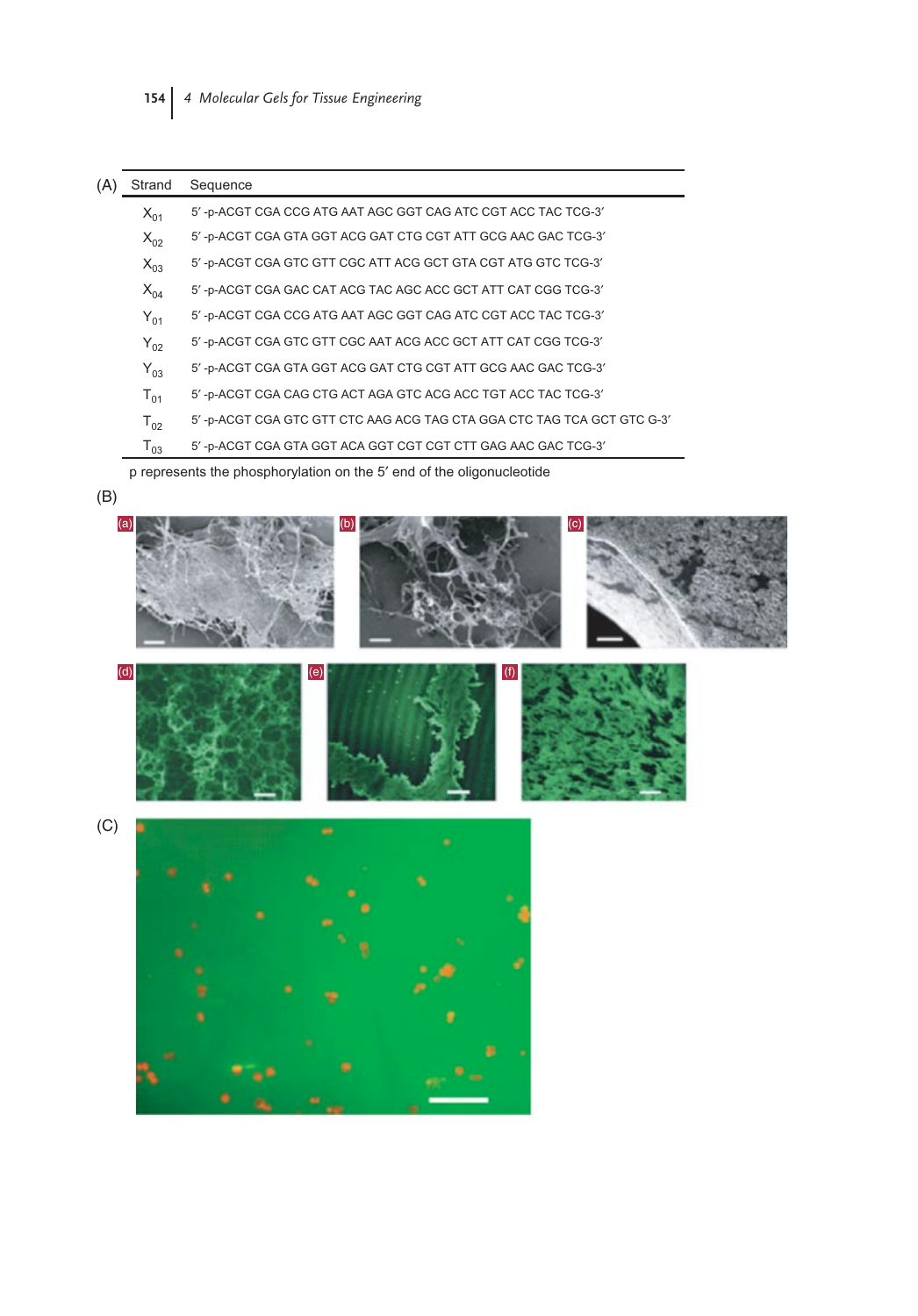gel (P-gel). Protein expression was achieved by incubating P-gel with wheat germ lysates, consisting of RNA polymerase and ribosomes, for 24 h. The amount and functionality of the proteins produced by the P-gels were analyzed, quantified, and compared with those proteins synthesized from commercially available cell-free solution-based protein expression systems. It was revealed that P-gel was able to produce up to  $5 \text{ mg } \text{mL}^{-1}$  of functional proteins, a number that is significantly higher than the levels achievable by conventional solution processes, at a faster rate and for a longer duration.

The high yield and efficiency of protein expression were hypothesized to be due to the following reasons. Firstly, the stability of the protein genomic information is enhanced due to the protective effect conferred by covalently cross-linked X-DNA linkers that make the gene less susceptible to enzymatic and hydrolytic degradation. Secondly, there is an increase in overall gene concentration in a gel phase compared with that in a solution phase, which possesses additional solvent volume. Thirdly, an elevation in the turnover rate of the biosynthetic machinery is apparent as a result of closer gene proximity within a gel structure. Lastly, high abundance of bivalent cations inside the hydrogel matrix, due to the presence of polyanionic DNA, enhances the activity of transcription machineries by mimicking the condensed phase of chromatin in a normal cell nucleus with high ionic concentration [88].

In addition to *renilla luciferase*, 16 other functional proteins, including membrane proteins, receptor proteins, and even toxic proteins, have been synthesized by altering the gene sequences incorporated into the P-gels, with similar high yield and efficiency. This highlighted the highly flexible and adaptable nature of Pgel to produce a wide variety of complex proteins and even toxic proteins that cannot be otherwise synthesized using a cell-based system, suggesting its potential application in the field of onsite protein production and high-throughput protein engineering.

# **4.5 Summary**

Here we focus on the recent strategies in designing biomaterials into molecular gels and their present and potential applications in tissue engineering. Compared to polymer-based hydrogels, which do not usually degrade under physiological

Figure 4.11 (A) Oligonucleotide sequences of the DNA building blocks for the DNA hydrogels. (B) External morphologies and internal structures of different DNA hydrogels; FE-SEM images of dried X-DNA (a), T-DNA (b), and T-DNA (c) hydrogels; Confocal microscopic images of the swollen X-DNA (d), Y-DNA (e), and T-DNA (f) hydrogels; The scale bars are  $200 \,\mu m$  for (a,d,f),  $50 \mu m$  for (b),  $15 \mu m$  for (c), and 10 μm for (e). (C) Fluorescent images of live CHO cells encapsulated into a X-DNA hydrogel. CHO cells were stained red by CellTrackerTM Red CMTPX Probes while the DNA hydrogel was stained green with SYBR I dye. Scale bar  $=$ 100 μm. (Figure adapted from Ref. [86] (Copyright 2006) Nature Publishing Group.)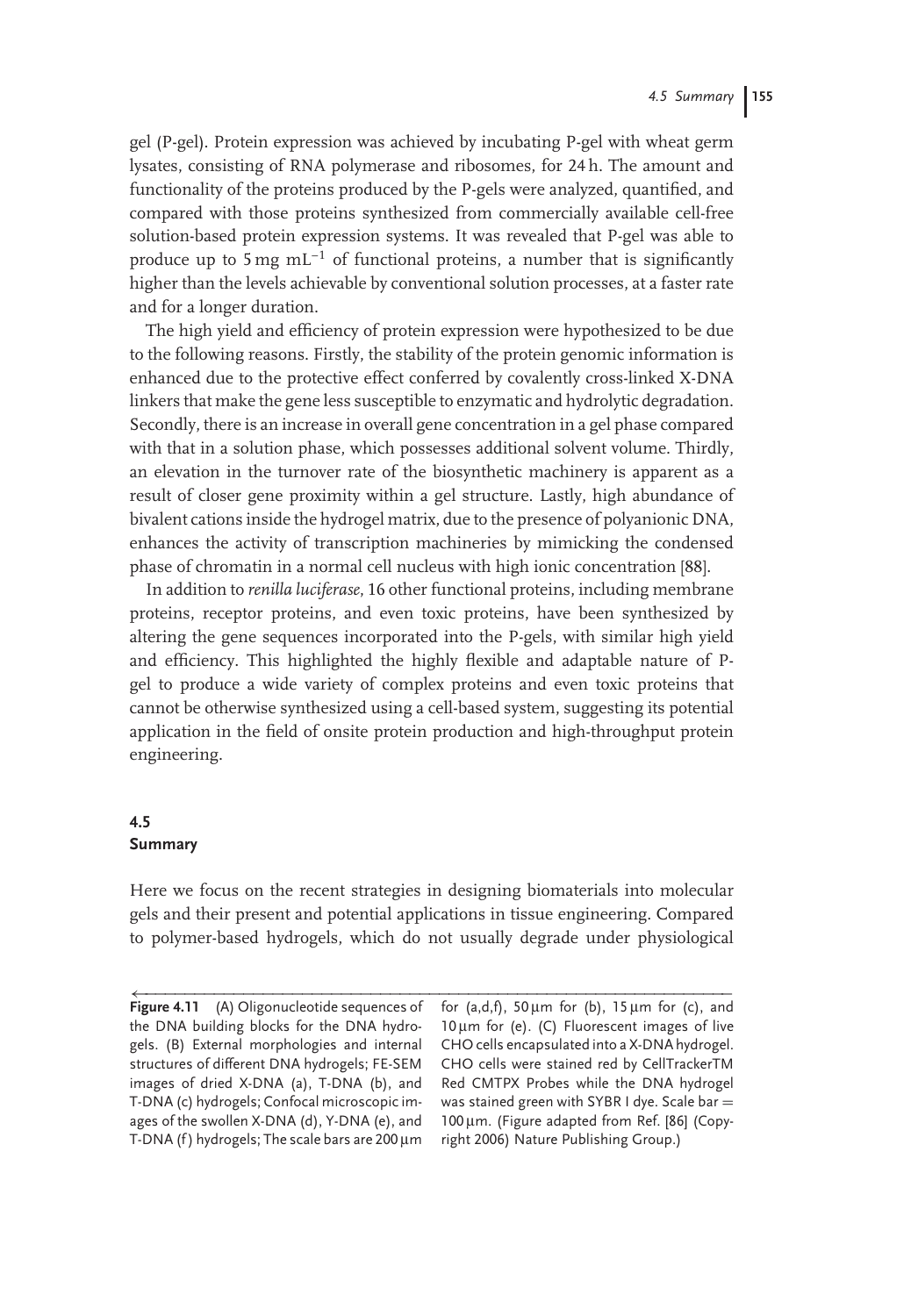conditions, molecular gels have outstanding bio-degradability. For example, molecular gels containing cells for tissue regeneration can be designed to promote cell growth initially, and then gradually degrade in a controlled manner by enzymatic hydrolysis, so as to not interfere with cell differentiation at a later stage. In addition, self-assembly makes molecular gels clear of toxicity caused by cross-linking initiation. The defined control over the physical and chemical properties of a molecular gel for specific applications is another advantage. Peptide amphiphile is an example of refined control over molecular gel gelation by altering and designing the molecular structure of the gelators. The serendipity of the identification of gelators has developed into syntheses and applications of a variety of peptides for tissue regeneration. In contrast to natural polymer-based hydrogels such as collagen and gelatin, the applications of saccharide-based molecular gel in tissue engineering are only beginning to be realized, with huge potentials. While the use of lipid-based molecular gels is still generally limited to targeted drug delivery at the present time, some promising potentials for them to support cell growth and adhesion have been successfully demonstrated. Nucleic acid and nucleobases containing molecular gels, aside from tissue engineering, have also demonstrated other new and exciting biomedical applications, such as cell-free protein expression and controlled drug delivery. However, notwithstanding all the desirable properties that molecular gels possess for the future of patient-tailored tissue engineering, they are still restricted by the lack of suitable mechanical properties and the inability to produce a mechanically dynamic environment of the kind that many tissues are living in, and these pose challenges for future improvements to address.

### **List of Abbreviations**

| CAB          | $3-\beta$ -cholesteryl-4-(2-anthryl) butanoate                         |  |  |  |
|--------------|------------------------------------------------------------------------|--|--|--|
| $DC_{8.9}PC$ | Diacetylene-1,2-bis(tricosa-10,12-diynoyl)-sn-glycero-3-phosphocholine |  |  |  |
| EAK          | 16 Glutamic acid-alanine-lysine 16                                     |  |  |  |
| <b>ECM</b>   | Extracellular matrix                                                   |  |  |  |
| $G.P-1$      | N-lauroyl-L-glutamic acid di-n-butylamide                              |  |  |  |
| HAS 12-      | Hydroxystearic acid                                                    |  |  |  |
| <b>IKVAV</b> | Isoleucine-lysine-valine-alanine-valine                                |  |  |  |
| LMWGs        | Low-molecular-weight gelators                                          |  |  |  |
| <b>MSC</b>   | Mesenchymal stem cells                                                 |  |  |  |
| MTT          | 3-(4,5-Dimethylthiazol-2-yl)-2,5-diphenyltetrazolium bromide           |  |  |  |
| P-gel        | Protein-producing gel                                                  |  |  |  |
| <b>PS</b>    | Phosphatidylserine                                                     |  |  |  |
| <b>RAD</b>   | Arginine-alanine-aspartic acid                                         |  |  |  |
| RGD          | Arginine-glycine-aspartic acid                                         |  |  |  |
| <b>SAPNS</b> | Self-assembling peptide nano-fiber scaffold                            |  |  |  |
| S1P          | Sphingosine-1-phosphate                                                |  |  |  |
|              |                                                                        |  |  |  |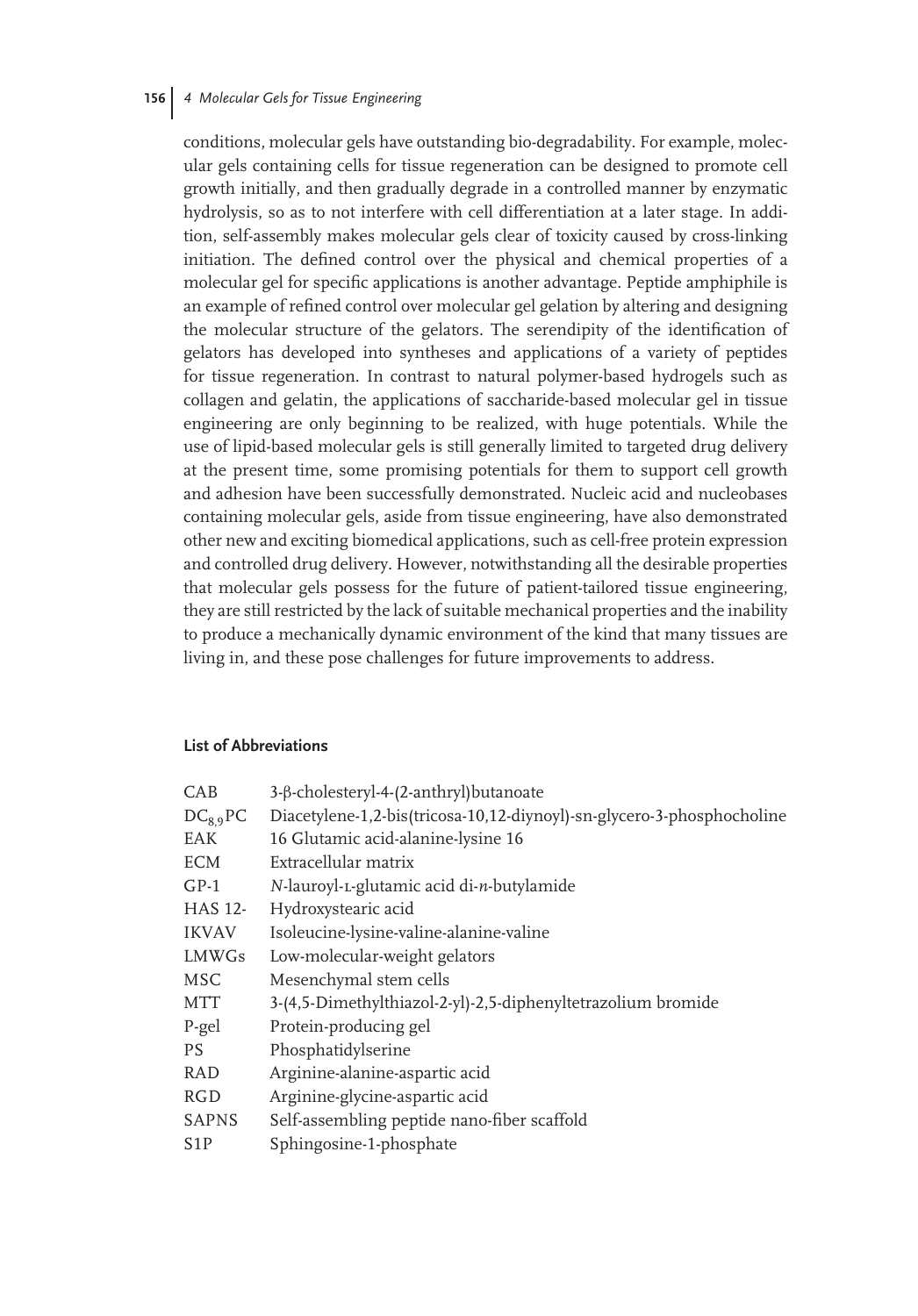| Class                             | <b>Gelators</b>                                                                                                                 | <b>Estimated</b><br>molecular weight          | Potential use and application                                                                                                                                                                                                                                                                                                                                                                                                                                                                                                     |
|-----------------------------------|---------------------------------------------------------------------------------------------------------------------------------|-----------------------------------------------|-----------------------------------------------------------------------------------------------------------------------------------------------------------------------------------------------------------------------------------------------------------------------------------------------------------------------------------------------------------------------------------------------------------------------------------------------------------------------------------------------------------------------------------|
| Amphiphilic RAD 16 or<br>peptides | ARADADARARADADA [15]<br>EAK 16:<br>AEAEAKAKAEAEAKAK [15]                                                                        | RAD 16: 1515.58<br>EAK16: 1615.81             | Assemble into a stable and macroscopic<br>membranous matrix for cell adhesion<br>when transferred into physiological<br>solutions.<br>Cell lines capable of attaching to the matrix<br>· NIH-3T3(Mouse fibroblast)<br>• CEF(Chick embryo fibroblast)<br>• CHO(Chinese hamster ovary)<br>• MG63 (Human osteosarcoma cell line)<br>· HepG2 (Hepatocellular carcinoma<br>cell line)<br>• HIT-T15 (hamster insulinoma<br>tumor T15)<br>• HEK293 (Human embryonic<br>kidney 293 cells)<br>· SH-SY5Y (human neuroblastoma<br>cell line) |
| Amphiphilic<br>peptides           | RAD 16 I:<br>RADARADARADARADA-I<br>$[33]$<br><b>RAD 16 II:</b><br>RARADADARARADADA-                                             | RAD 16-I:<br>1671.77<br>RAD 16-II:<br>1671.77 | $\bullet$ PC12(Rat pheochromocytoma)<br>Promote neurite outgrowth, synapse<br>formations, and axon regeneration.                                                                                                                                                                                                                                                                                                                                                                                                                  |
| Amphiphilic<br>peptides           | II $[33]$<br>KLD-12 or<br>KLDLKLDLKLDL-12 [43]                                                                                  | 1426.75                                       | Cartilage tissue regeneration                                                                                                                                                                                                                                                                                                                                                                                                                                                                                                     |
| Peptide am-<br>phiphiles          | IKVAV-Peptide amphiphiles<br>$[37]$                                                                                             | 528.68                                        | Directed neural progenitor cells<br>differentiation into neurons but not<br>astrocytes                                                                                                                                                                                                                                                                                                                                                                                                                                            |
| Peptide am-<br>phiphiles          | Heparin-binding peptide<br>amphiphile LRKKLGKA-PA<br>[46, 47]                                                                   | 913.16                                        | Blood vessel formation and islet<br>transplantation                                                                                                                                                                                                                                                                                                                                                                                                                                                                               |
| Saccharides                       | A glycosylated amino acetate<br>type of hydrogelator 1                                                                          | 685.00                                        | Discrimination of phosphate derivatives                                                                                                                                                                                                                                                                                                                                                                                                                                                                                           |
| Saccharides                       | $C_{33}O_{12}N_3H_{55}$ [10]<br>Gelator 4b (a derivative of<br>D-gluconolactone)<br>$C_{16}O_7N_2H_{24}$ [47]                   | 356.00                                        | Detection of trace insulin                                                                                                                                                                                                                                                                                                                                                                                                                                                                                                        |
| Saccharides                       | glyco-lipid 1 (muconic amide<br>as the spacer and GlcNAc<br>(N-acetyl glucosamine) as the<br>head) $C_{35}O_{12}N_3H_{55}$ [48] | 709.00                                        | Encapsulation and distribution of live<br>Jurkat cells                                                                                                                                                                                                                                                                                                                                                                                                                                                                            |

# **Appendix: Gelators and their Potential Use and Applications**

*(continued overleaf)*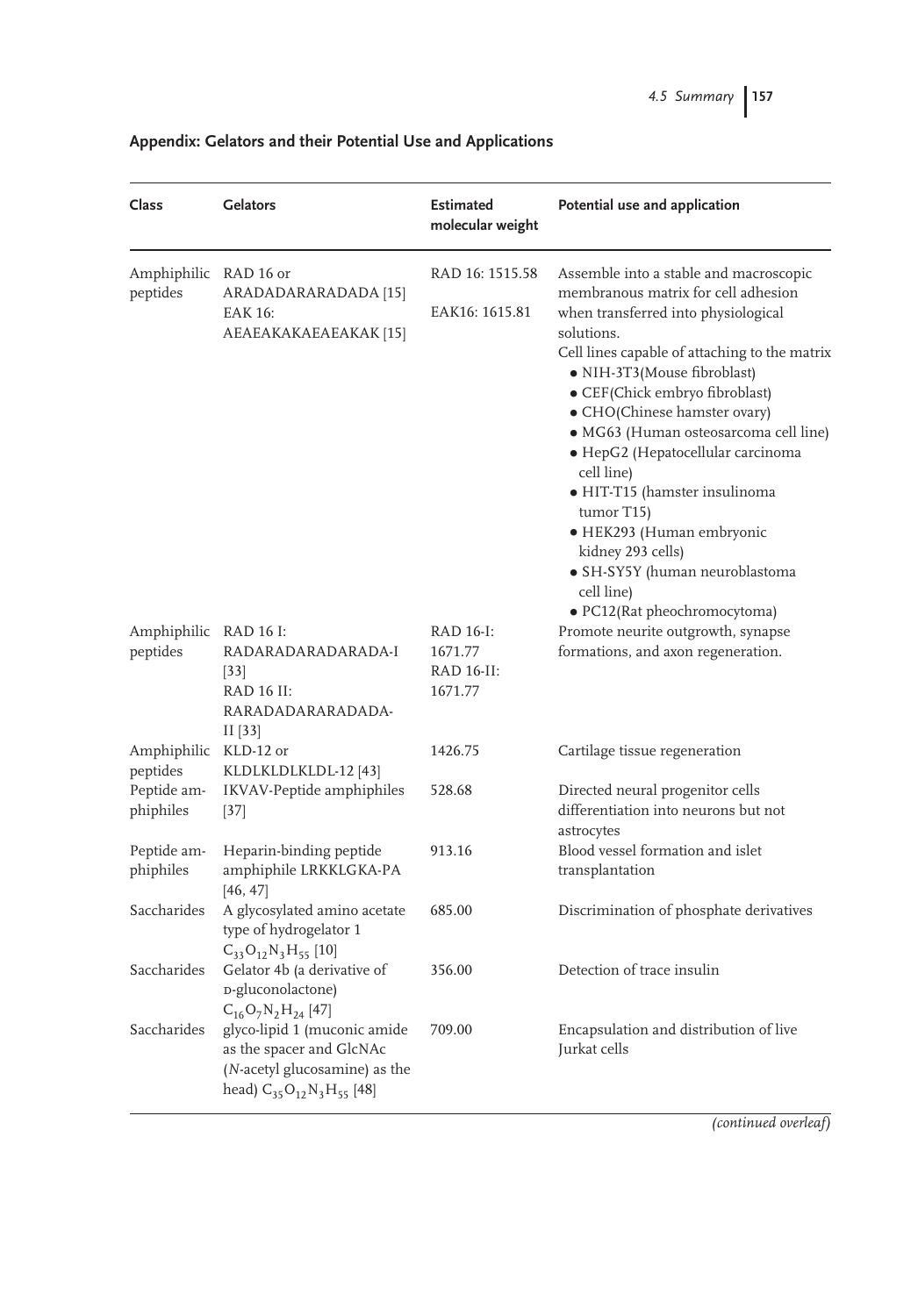|  |  | 158   4 Molecular Gels for Tissue Engineering |
|--|--|-----------------------------------------------|

# (*continued*)

| Class       | <b>Gelators</b>                                                                                                                                          | <b>Estimated</b><br>molecular weight | Potential use and application                                                                                                                                                                                              |
|-------------|----------------------------------------------------------------------------------------------------------------------------------------------------------|--------------------------------------|----------------------------------------------------------------------------------------------------------------------------------------------------------------------------------------------------------------------------|
| Lipid       | Equimolar mixture of<br>1,2-bis(10,12-tricosadiynoyl)-<br>sn-glycero-3-phosphocholine<br>and 1,2-bis(dinonanoyl)-sn-<br>glycero-3-phosphocholine<br>[59] | 914.28 and 537.67<br>respectively    | Encapsulation and release of growth<br>factors for nerve regeneration and<br>osteogenic differentiation. High water<br>content and biocompatible hydrogels<br>formed possess potential to be used in<br>tissue engineering |
| Lipid       | 12-hydroxystearic acid [5]                                                                                                                               | 300.48                               | CHO cells remained viable and attached<br>for at least 21 days on the microporous<br>organogel scaffolds. Possible collagen<br>production observed                                                                         |
| Nucleobase  | Guanosine derivatives [79]                                                                                                                               | 151.13                               |                                                                                                                                                                                                                            |
| Nucleobase- | Nucleobase-amino                                                                                                                                         | 1T: 492.00                           | Delivery of fluorescein-labeled                                                                                                                                                                                            |
| containing  | acid-glycosides hybrid                                                                                                                                   | 1C: 477.00                           | single-stranded oligomeric                                                                                                                                                                                                 |
| hybrid      | (nucleobase, phenylalanine,                                                                                                                              | (non-gelator)                        | deoxyadenonine into HeLa cells                                                                                                                                                                                             |
|             | D-glucosamine) [80]                                                                                                                                      | 1A: 501.00                           |                                                                                                                                                                                                                            |
|             |                                                                                                                                                          | 1G: 517.00                           |                                                                                                                                                                                                                            |
|             |                                                                                                                                                          | 2T: 639.00                           |                                                                                                                                                                                                                            |
|             |                                                                                                                                                          | 2C: 624.00                           |                                                                                                                                                                                                                            |
|             |                                                                                                                                                          | 2A: 648.00                           |                                                                                                                                                                                                                            |
|             |                                                                                                                                                          | 2G: 664.00                           |                                                                                                                                                                                                                            |
|             |                                                                                                                                                          | $*$ T, C, A, G                       |                                                                                                                                                                                                                            |
|             |                                                                                                                                                          | represent<br>thymine,                |                                                                                                                                                                                                                            |
|             |                                                                                                                                                          | cytosine,                            |                                                                                                                                                                                                                            |
|             |                                                                                                                                                          | adenine, guanine                     |                                                                                                                                                                                                                            |
|             |                                                                                                                                                          | respectively                         |                                                                                                                                                                                                                            |
| Nucleobase- | Nucleopeptide (phenylalanine                                                                                                                             | 1T: 478.00                           | Near 100% HeLa cell viability upon                                                                                                                                                                                         |
| containing  | dipeptide link to a nucleobase)                                                                                                                          | 1C: 463.00                           | incubation with hydrogelators for 72 h,                                                                                                                                                                                    |
| hybrid      | [81]                                                                                                                                                     | 1A: 487.00                           | indicating absence of significant                                                                                                                                                                                          |
|             |                                                                                                                                                          | 1G: 505.00                           | cytotoxicity. Little inhibitory effect by                                                                                                                                                                                  |
|             |                                                                                                                                                          | 3T: 641.00                           | hydrogelators on cell migration                                                                                                                                                                                            |
|             |                                                                                                                                                          | 3C: 626.00                           |                                                                                                                                                                                                                            |
|             |                                                                                                                                                          | (non-gelator)                        |                                                                                                                                                                                                                            |
|             |                                                                                                                                                          | 3A: 650.00                           |                                                                                                                                                                                                                            |
|             |                                                                                                                                                          | 3G: 666.00                           |                                                                                                                                                                                                                            |
|             |                                                                                                                                                          | $*$ T, C, A, G                       |                                                                                                                                                                                                                            |
|             |                                                                                                                                                          | represent                            |                                                                                                                                                                                                                            |
|             |                                                                                                                                                          | thymine,                             |                                                                                                                                                                                                                            |
|             |                                                                                                                                                          | cytosine,                            |                                                                                                                                                                                                                            |
|             |                                                                                                                                                          | adenine, guanine                     |                                                                                                                                                                                                                            |
|             |                                                                                                                                                          | respectively                         |                                                                                                                                                                                                                            |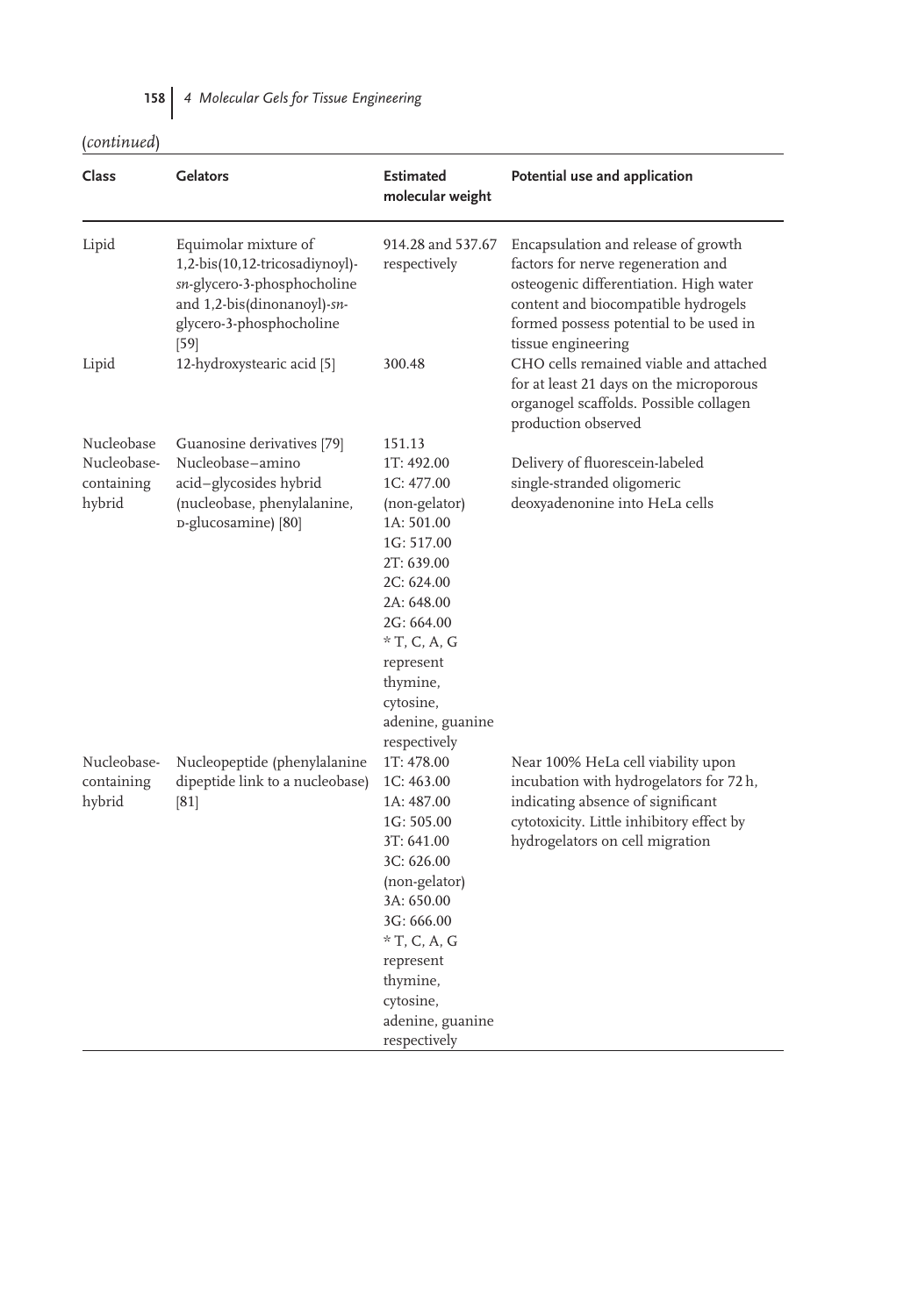| Class                               | <b>Gelators</b>                                                                                                                                       | <b>Estimated</b><br>molecular weight                                                                                       | Potential use and application                                                                                                                                                                                                         |
|-------------------------------------|-------------------------------------------------------------------------------------------------------------------------------------------------------|----------------------------------------------------------------------------------------------------------------------------|---------------------------------------------------------------------------------------------------------------------------------------------------------------------------------------------------------------------------------------|
| Nucleoside-<br>containing<br>hybrid | Glycosyl-nucleoside lipid<br>(lipidic chain, thymidine, and<br>$\beta$ -D-glucopyranoside) [82]                                                       | 5a: 829.00<br>5b: 831.00<br>5c: 818.00<br>5d: 934.00<br>$*$ a, b, c, d<br>represent<br>different lipidic<br>chain segments | Enhance gelation                                                                                                                                                                                                                      |
| Nucleobase-<br>containing<br>hybrid | Uracil to C3 of a steroid [83]                                                                                                                        | 629.00                                                                                                                     | Enhance gelation and alter mode of<br>self-assembly                                                                                                                                                                                   |
| Nucleic acid<br>chains              | Three-armed double-stranded<br>DNA nanostructures (Y-unit)<br>with cytosine-rich stretches<br>that could be cross-linked via<br>hydrogen bonding [85] | 33947.70                                                                                                                   | pH- and temperature-sensitive controlled<br>release of chemicals and biologics                                                                                                                                                        |
| Nucleic acid<br>chains              | Branched DNA in the shapes<br>of T, Y, and X linked by DNA<br>ligase [86]                                                                             | T-DNA: 38806.90<br>Y-DNA: 35581.00<br>X-DNA: 48908.00                                                                      | Encapsulation and release of insulin.<br>CHO cells encapsulated in situ remained<br>viable after three days of incubation in<br>hydrogel.<br>Possible to retrieve cultured cells by<br>disintegrating DNA hydrogels with<br>nucleases |
| Nucleic acid<br>chains              | Ligation of protein gene with<br>X-DNA connectors with DNA<br>ligase <sup>[87]</sup>                                                                  | X-DNA<br>connectors:<br>48908.00<br>Variable length<br>for linear<br>plasmids<br>encoding for<br>protein of<br>interest.   | Cell-free protein expression with high<br>yield and efficiency.                                                                                                                                                                       |

(*continued*)

#### **References**

- **1.** Ferry, J. (1980) *Viscoelastic Properties of Polymers*, 3rd edn, John Wiley & Sons, Inc., New York.
- **2.** Terech, P. and Weiss, R.G. (1997) *Chem. Rev.*, **97**, 3133–3160.
- **3.** Steed, J.W. (2011) *Chem. Commun. (Camb.)*, **47**, 1379–1383.
- **4.** Kang, L., Liu, X.Y., Sawant, P.D., Ho, P.C., Chan, Y.W., and Chan,

S.Y. (2005) *J. Controlled Release*, **106**, 88–98.

- **5.** Lukyanova, L., Franceschi-Messant, S., Vicendo, P., Perez, E., Rico-Lattes, I., and Weinkamer, R. (2010) *Colloids Surf., B*, **79**, 105–112.
- **6.** Sangeetha, N.M. and Maitra, U. (2005) *Chem. Soc. Rev.*, **34**, 821–836.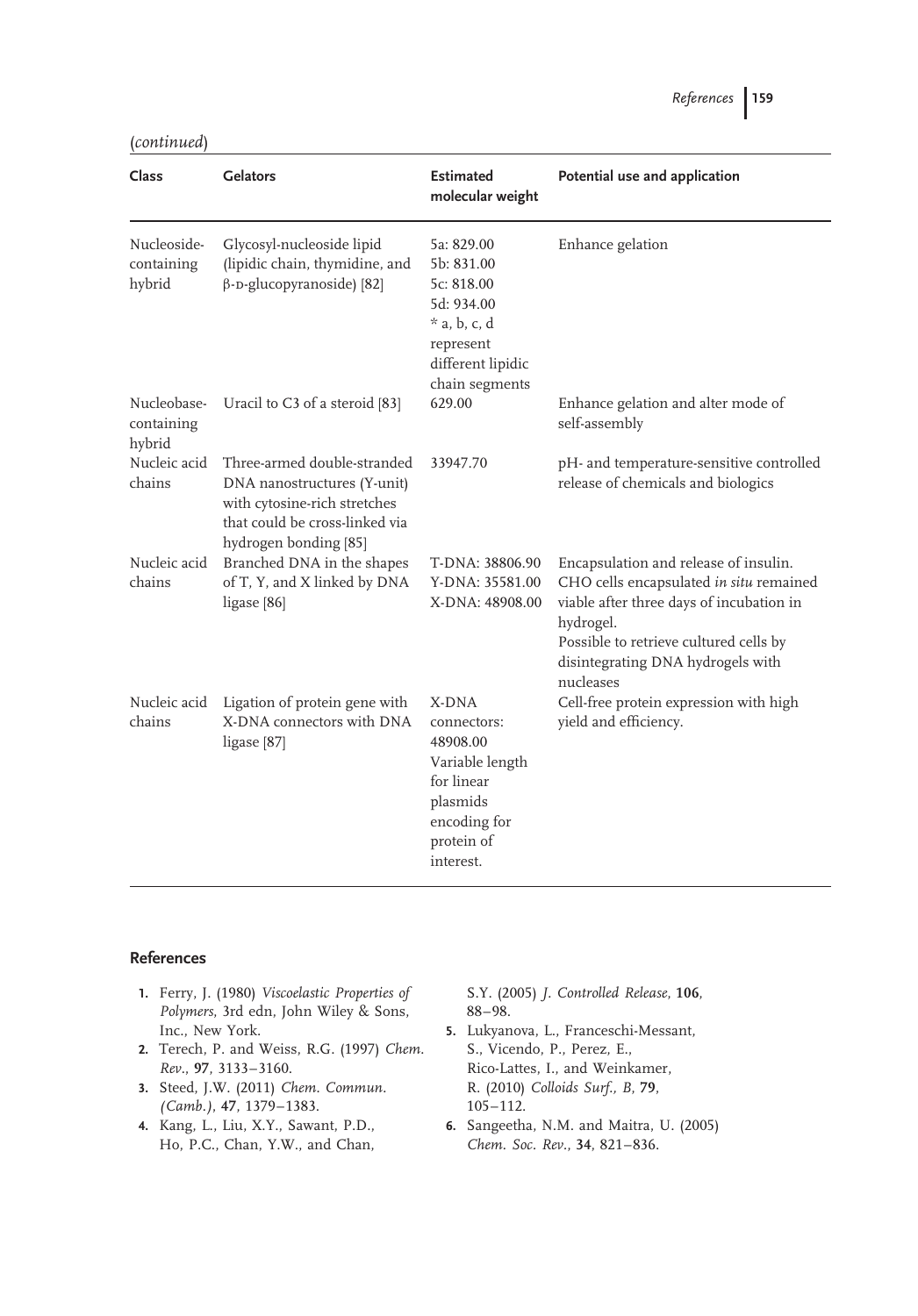- **160** *4 Molecular Gels for Tissue Engineering*
	- **7.** Smith, A.D. (2008) in *Organic Nanostructures* (eds J.L. Atwood and J.W. Steed), Wiley-VCH Veralg GmbH, Weinheim, pp. xviii–352.
	- **8.** Smith, D.K., Hirst, A.R., Escuder, B., and Miravet, J.F. (2008) *Angew. Chem. Int. Ed.*, **47**, 8002–8018.
	- **9.** Dastidar, P. (2008) *Chem. Soc. Rev.*, **37**, 2699–2715.
	- **10.** Hamilton, A.D. and Estroff, L.A. (2004) *Chem. Rev.*, **104**, 1201–1217.
	- **11.** Miyata, T., Asami, N., and Uragami, T. (1999) *Nature*, **399**, 766–769.
	- **12.** Yamaguchi, S., Yoshimura, I., Kohira, T., Tamaru, S., and Hamachi, I. (2005) *J. Am. Chem. Soc.*, **127**, 11835–11841.
	- **13.** Fenniri, H., Mathivanan, P., Vidale, K.L., Sherman, D.M., Hallenga, K., Wood, K.V., and Stowell, J.G. (2001) *J. Am. Chem. Soc.*, **123**, 3854–3855.
	- **14.** Fuhrhop, J.H. and Helfrich, W. (1993) *Chem. Rev.*, **93**, 1565–1582.
	- **15.** Brunsveld, L., Folmer, B.J., Meijer, E.W., and Sijbesma, R.P. (2001) *Chem. Rev.*, **101**, 4071–4098.
	- **16.** Aggeli, A., Nyrkova, I.A., Bell, M., Harding, R., Carrick, L., McLeish, T.C., Semenov, A.N., and Boden, N. (2001) *Proc. Natl. Acad. Sci. U.S.A.*, **98**, 11857–11862.
	- **17.** Zhang, S., Holmes, T.C., DiPersio, C.M., Hynes, R.O., Su, X., and Rich, A. (1995) *Biomaterials*, **16**, 1385–1393.
	- **18.** Kiyonaka, S., Sada, K., Yoshimura, I., Shinkai, S., Kato, N., and Hamachi, I. (2004) *Nat. Mater.*, **3**, 58–64.
	- **19.** Elisseeff, J., McIntosh, W., Anseth, K., Riley, S., Ragan, P., and Langer, R. (2000) *J. Biomed. Mater. Res.*, **51**, 164–171.
	- **20.** Liu Tsang, V., Chen, A.A., Cho, L.M., Jadin, K.D., Sah, R.L., DeLong, S., West, J.L., and Bhatia, S.N. (2007) *FASEB J.*, **21**, 790–801.
	- **21.** Weber, L.M., Hayda, K.N., Haskins, K., and Anseth, K.S. (2007) *Biomaterials*, **28**, 3004–3011.
	- **22.** Kang, L., Hancock, M.J., Brigham, M.D., and Khademhosseini, A. (2010) *J. Biomed. Mater. Res. A*, **93**, 547–557.
	- **23.** LeRoux, M.A., Guilak, F., and Setton, L.A. (1999) *J. Biomed. Mater. Res.*, **47**, 46–53.
- **24.** Cui, H., Webber, M.J., and Stupp, S.I. (2010) *Biopolymers*, **94**, 1–18.
- **25.** Wang, R., Liu, X.-Y., Xiong, J., and Li, J. (2006) *J. Phys. Chem. B*, **110**, 7275–7280.
- **26.** Li, J.-L., Liu, X.Y., Strom, C.S., and Xiong, J.Y. (2006) *Adv. Mater.*, **18**, 2754–2758.
- **27.** Tang, S., Liu, X.Y., and Strom, C.S. (2009) *Adv. Funct. Mater.*, **19**, 2252–2259.
- **28.** Li, J.-L., Yuan, B., Liu, X.-Y., Wang, X.- G., and Wang, R.-Y. (2011) *Cryst. Growth Des.*, **11**, 3227–3234.
- **29.** Li, J.-L. and Liu, X.-Y. (2009) *J. Phys. Chem. B*, **113**, 15467–15472.
- **30.** Dawn, A., Shiraki, T., Haraguchi, S., Tamaru, S., and Shinkai, S. (2011) *Chem. Asian J.*, **6**, 266–282.
- **31.** Nuttelman, C.R., Benoit, D.S., Tripodi, M.C., and Anseth, K.S. (2006) *Biomaterials*, **27**, 1377–1386.
- **32.** Smith, A.D. (2008) Molecular gels, in *Organic Nanostructures*, 1st edn (eds J.L. Atwood and J.W. Steed), Wiley-VCH Verlag GmbH, Weinheim.
- **33.** Holmes, T.C., de Lacalle, S., Su, X., Liu, G., Rich, A., and Zhang, S. (2000) *Proc. Natl. Acad. Sci. U.S.A.*, **97**, 6728–6733.
- **34.** Ellis-Behnke, R.G., Liang, Y.X., You, S.W., Tay, D.K., Zhang, S., So, K.F., and Schneider, G.E. (2006) *Proc. Natl. Acad. Sci. U.S.A.*, **103**, 5054–5059.
- **35.** Wang, C., Varshney, R.R., and Wang, D.A. (2010) *Adv. Drug Delivery Rev.*, **62**, 699–710.
- **36.** Harrington, D.A., Cheng, E.Y., Guler, M.O., Lee, L.K., Donovan, J.L., Claussen, R.C., and Stupp, S.I. (2006) *J. Biomed. Mater. Res. A*, **78**, 157–167.
- **37.** Silva, G.A., Czeisler, C., Niece, K.L., Beniash, E., Harrington, D.A., Kessler, J.A., and Stupp, S.I. (2004) *Science*, **303**, 1352–1355.
- **38.** Niece, K.L., Czeisler, C., Sahni, V., Tysseling-Mattiace, V., Pashuck, E.T., Kessler, J.A., and Stupp, S.I. (2008) *Biomaterials*, **29**, 4501–4509.
- **39.** Zhang, S., Holmes, T., Lockshin, C., and Rich, A. (1993) *Proc. Natl. Acad. Sci. U.S.A.*, **90**, 3334–3338.
- **40.** Freed, L.E., Marquis, J.C., Nohria, A., Emmanual, J., Mikos, A.G., and Langer, R. (1993) *J. Biomed. Mater. Res.*, **27**, 11–23.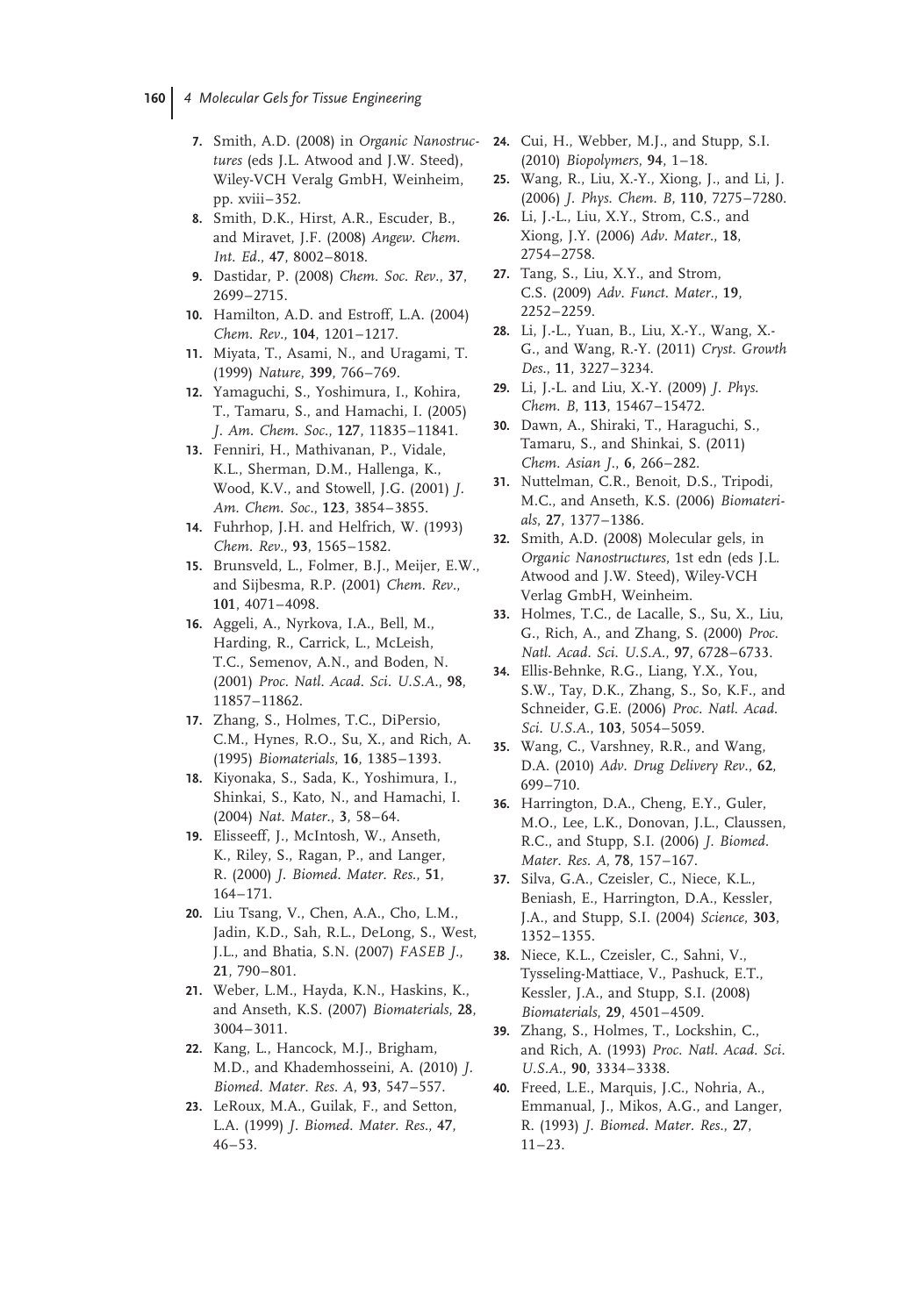- **41.** Semino, C.E., Merok, J.R., Crane, G.G., Panagiotakos, G., and Zhang, S. (2003) *Differentiation*, **71**, 262–270.
- **42.** Lemare, F., Steimberg, N., Le Griel, C., Demignot, S., and Adolphe, M. (1998) *J. Cell. Physiol.*, **176**, 303–313.
- **43.** Kisiday, J., Jin, M., Kurz, B., Hung, H., Semino, C., Zhang, S., and Grodzinsky, A.J. (2002) *Proc. Natl. Acad. Sci. U.S.A.*, **99**, 9996–10001.
- **44.** Storrie, H., Guler, M.O., Abu-Amara, S.N., Volberg, T., Rao, M., Geiger, B., and Stupp, S.I. (2007) *Biomaterials*, **28**, 4608–4618.
- **45.** Paramonov, S.E., Jun, H.W., and Hartgerink, J.D. (2006) *J. Am. Chem. Soc.*, **128**, 7291–7298.
- **46.** Rajangam, K., Behanna, H.A., Hui, M.J., Han, X., Hulvat, J.F., Lomasney, J.W., and Stupp, S.I. (2006) *Nano Lett.*, **6**, 2086–2090.
- **47.** Stendahl, J.C., Wang, L.J., Chow, L.W., Kaufman, D.B., and Stupp, S.I. (2008) *Transplantation*, **86**, 478–481.
- **48.** Yoza, K., Ono, Y., Yoshihara, K., Akao, T., Shinmori, H., Takeuchi, M., Shinkai, S., and Reinhoudt, D.N. (1998) *Chem. Commun.*, 907–908.
- **49.** Yoza, K., Amanokura, N., Ono, Y., Akao, T., Shinmori, H., Takeuchi, M., Shinkai, S., and Reinhoudt, D.N. (1999) *Chem.— Eur. J.*, **5**, 2722–2729.
- **50.** Ostuni, E., Kamaras, P., and Weiss, R.G. (1996) *Angew. Chem., Int. Ed. Engl.*, **35**, 1324–1326.
- **51.** Lin, Y.C., Kachar, B., and Weiss, R.G. (1989) *J. Am. Chem. Soc.*, **111**, 5542–5551.
- **52.** Furman, I. and Weiss, R.G. (1993) *Langmuir*, **9**, 2084–2088.
- **53.** Terech, P., Furman, I., and Weiss, R.G. (1995) *J. Phys. Chem.*, **99**, 9558–9566.
- **54.** Kiyonaka, S., Shinkai, S., and Hamachi, I. (2003) *Chemistry*, **9**, 976–983.
- **55.** Bhuniya, S. and Kim, B.H. (2006) *Chem. Commun. (Camb.)*, 1842–1844.
- **56.** Hamachi, I., Ikeda, M., Ueno, S., Matsumoto, S., Shimizu, Y., Komatsu, H., and Kusumoto, K.I. (2008) *Chem.— Eur. J.*, **14**, 10808–10815.
- **57.** John, G., Masuda, M., Okada, Y., Yase, K., and Shimizu, T. (2001) *Adv. Mater.*, **13**, 715–718.
- **58.** Fahy, E., Subramaniam, S., Murphy, R. C., Nishijima, M., Raetz, C. R., Shimizu, T., Spener, F., van Meer, G., Wakelam, M. J., and Dennis, E. A. (2009) *J. Lipid Res.* **50** (Suppl.), S9–S14.
- **59.** Collier, J.H. and Messersmith, P.B. (2001) *Annu. Rev. Mater. Res.*, **31**, 237–263.
- **60.** van Etten, E.W., ten Kate, M.T., Stearne, L.E., and Bakker-Woudenberg, I.A. (1995) *Antimicrob. Agents Chemother.*, **39**, 1954–1958.
- **61.** Yager, P. and Schoen, P.E. (1984) *Mol. Cryst. Liq. Cryst.*, **106**, 371–381.
- **62.** Johnson, M.R., Lee, H.J., Bellamkonda, R.V., and Guldberg, R.E. (2009) *Acta Biomater.*, **5**, 23–28.
- **63.** Svenson, S.N. and Messersmith, P.B. (1999) *Langmuir*, **15**, 4464–4471.
- **64.** Yu, X. and Bellamkonda, R.V. (2003) *Tissue Eng.*, **9**, 421–430.
- **65.** Spector, M.S., Singh, A., Messersmith, P.B., and Schnur, J.M. (2001) *Nano Lett.*, **1**, 375–378.
- **66.** Ma, P.X. (2004) *Mater. Today*, **7**, 30–40.
- **67.** Kang, I.K., Ito, Y., Sisido, M., and Imanishi, Y. (1989) *J. Biomed. Mater. Res.*, **23**, 223–239.
- **68.** Wang, R.-Y., Liu, X.-Y., Narayanan, J., Xiong, J.-Y., and Li, J.-L. (2006) *J. Phys. Chem. B*, **110**, 25797–25802.
- **69.** Li, J.-L., Wang, R.-Y., Liu, X.-Y., and Pan, H.-H. (2009) *J. Phys. Chem. B*, **113**, 5011–5015.
- **70.** Ghosh, K., Pan, Z., Guan, E., Ge, S., Liu, Y., Nakamura, T., Ren, X.D., Rafailovich, M., and Clark, R.A. (2007) *Biomaterials*, **28**, 671–679.
- **71.** Avery, K., Avery, S., Shepherd, J., Heath, P.R., and Moore, H. (2008) *Stem Cells Dev.*, **17**, 1195–1205.
- **72.** He, X., H'ng, S.C., Leong, D.T., Hutmacher, D.W., and Melendez, A.J. (2010) *J. Mol. Cell. Biol.*, **2**, 199–208.
- **73.** Zhao, Z.Q., Chen, Z.B., Zhao, X.B., Pan, F., Cai, M.H., Wang, T., Zhang, H.G., Lu, J.R., and Lei, M. (2011) *J. Biomed. Sci.*, **18**, 37.
- **74.** Vance, J.E. and Steenbergen, R. (2005) *Prog. Lipid Res.*, **44**, 207–234.
- **75.** Xu, C.X., Su, P.Q., Chen, X.F., Meng, Y.C., Yu, W.H., Xiang, A.P., and Wang, Y.J. (2011) *Biomaterials*, **32**, 1051–1058.